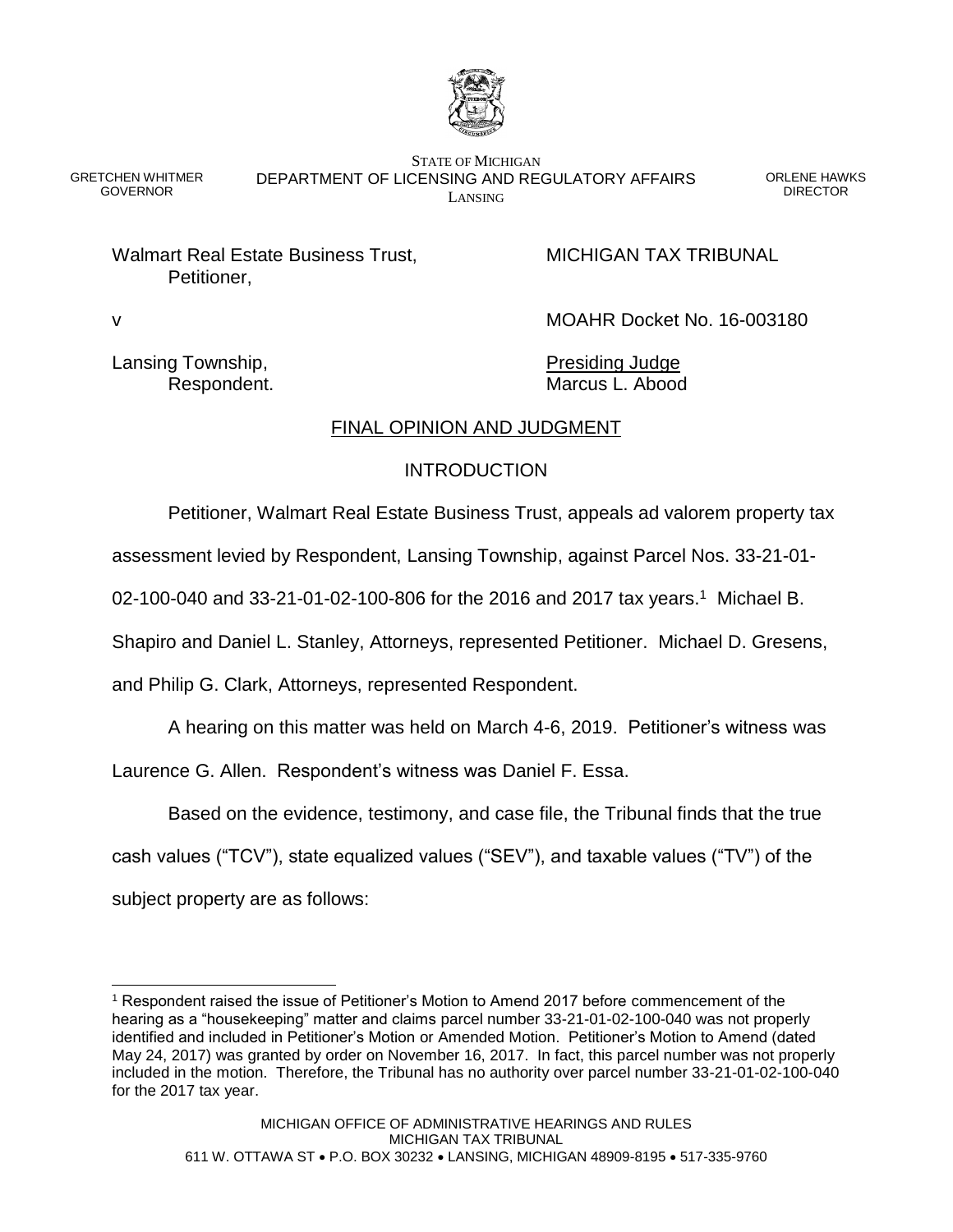| <b>Parcel Number</b> | Year | <b>TCV</b>  | <b>SFV</b>  | - TV                      |
|----------------------|------|-------------|-------------|---------------------------|
| 33-21-01-02-100-040  | 2016 | \$3,930,000 | \$1,965,000 | \$1,965,000               |
| 33-21-01-02-100-806  | 2016 | \$2,742,000 | \$1,371,000 | 51,371,000                |
| 33-21-01-02-100-806  | 2017 | \$2,742,000 | \$1,371,000 | $\frac{1}{2}$ \$1,371,000 |

## PETITIONER'S CONTENTIONS

Petitioner contends the subject comprises both land and improvements as a total economic unit. The usual selling price equates to the true cash value for the existing use as its highest and best use. Consistent with Michigan law, the property, as a whole, was valued based on a logical application of data. Further, Walmart did not develop the subject property to sell for profit.<sup>2</sup> Rather, the subject property was developed to maximize retail sales. The property was developed for the retailer's specific business model and image. Because a big box store is built to a retailer's needs, functional obsolescence has an impact on the value of such a building. Petitioner contends the subject's land and building are greater than the land in terms of value because of the existing lease.<sup>3</sup> Moreover, there is legal precedent that the subject's highest and best is as an integrated whole and valued as one economic unit.<sup>4</sup>

Petitioner refutes Respondent's exclusive reliance on and analysis of the subject land lease. Bondable leases and the credit worthiness of a big box tenant creates an inflated lease rate and value.<sup>5</sup> Moreover, there is a much larger market for leased fee

<sup>2</sup> Tr, Day 2, 296.

<sup>3</sup> Tr, Day 1, 189-192.

<sup>4</sup> *Great Lakes Div of Nat Steel Corp v City of Ecorse*, 227 Mich App 379, 408; 576 NW2d 667, 680-81 (1998) Respondent's reference to MTT Docket No. 17-002394 (5720 Samrick Ave SE LLC v Plainfield Township) for the premise that the income approach was given credit for the independent determination of TCV overlooks a significant key point. The valuation of the self-storage property was made for the land and improvements as a whole economic unit. This unpublished decision is not on point with Respondent's assertion of separate valuations for land and improvements.

<sup>5</sup> Tr, Day 1, 196-197, Day 2, 424-426.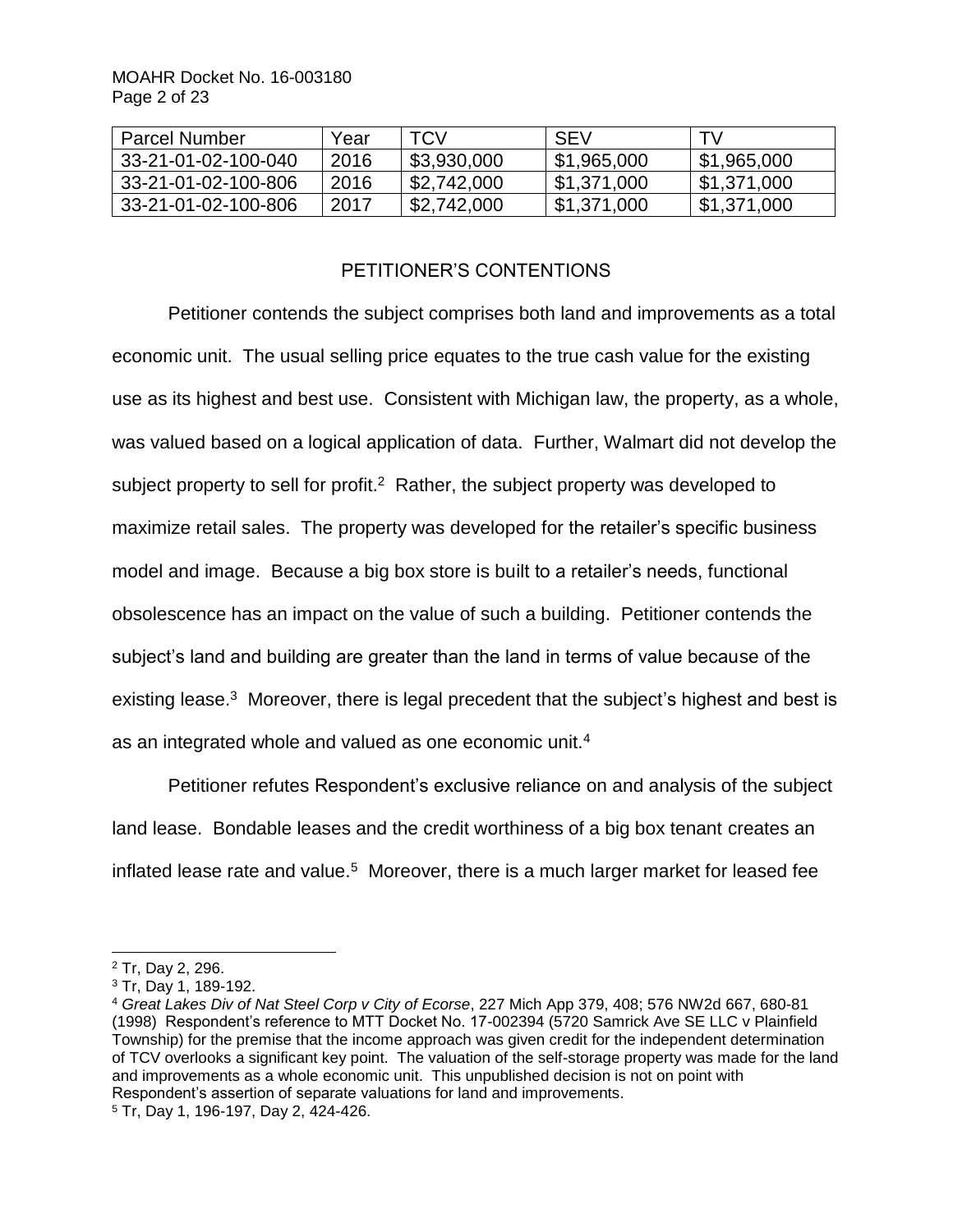#### MOAHR Docket No. 16-003180 Page 3 of 23

properties because it's an institutional market for investors but a very thin market for actual users. $^6$  As stated by Petitioner's appraiser, "the leased fee sales of big-box stores are typically sold subject to build-to-suit leases that are generally above market."7 In other words, the subject lease is not market supported. $8$  Further, Respondent's alleged check on reasonableness for its land lease comparables is just a re-check of data on a circular basis.<sup>9</sup>

Petitioner's appraiser considered and developed all three approaches to value. However, the sales comparison approach is the most applicable methodology for fee simple properties in this tax appeal appraisal assignment. Petitioner described, analyzed and adjusted its comparable sales data. Differences and similarities were properly articulated based on relevant demographics. Petitioner's analysis also included excess land for implementation to the overall market value conclusion.

Regarding its development of an income approach, Petitioner's appraiser distinguishes between a build-to-suit lease market versus market rent for the subject (land and building) as an economic unit.<sup>10</sup> Build-to-suit leases are artificially inflated and are not market driven. On the other hand, data of existing buildings which have been exposed to the market is relevant for a supportable analysis. Nonetheless, the income approach is difficult because of the lack of lease data and deriving a capitalization rate for a fee simple value.<sup>11</sup>

<sup>6</sup> Tr, Day 1, 199-200.

<sup>7</sup> Tr, Day 1, 228.

<sup>8</sup> Tr, Day 2, 374.

<sup>9</sup> Tr, Day 2, 482-484.

<sup>10</sup> Tr, Day 1, 258-260.

<sup>11</sup> Tr, Day 1, 224-225.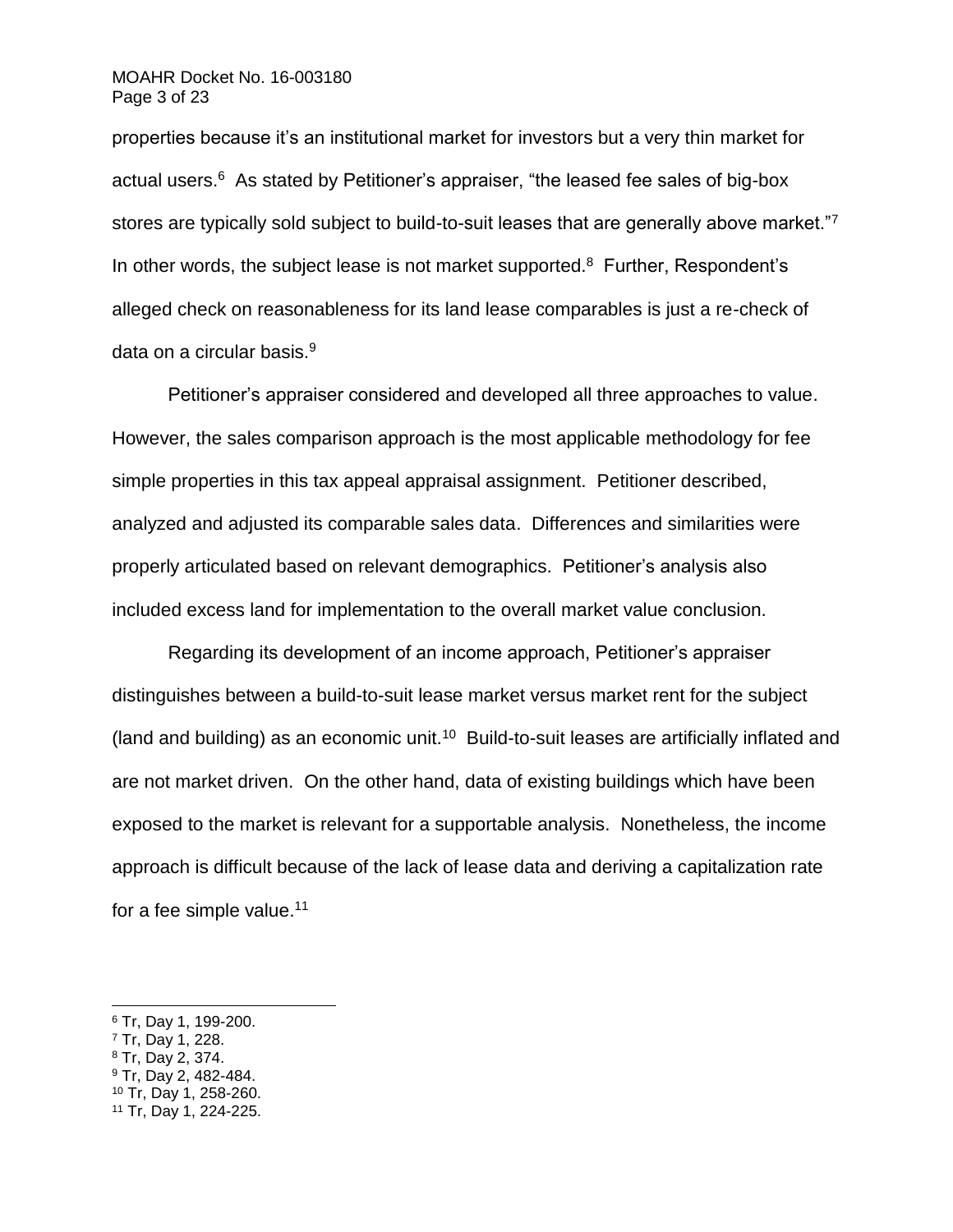### MOAHR Docket No. 16-003180 Page 4 of 23

Petitioner's cost approach analyzed the replacement costs of the subject improvements and then applied necessary depreciation. Petitioner asserts the depreciation is difficult to quantify but reflects the interdependence with the income approach to value. Lastly, a market derived land value was added to arrive at an indication of value. Overall, this approach is not used by buyers and sellers in the valuation of a big-box store.<sup>12</sup>

Petitioner's reconciliation of the approaches to value puts most weight on the sales comparison approach. Petitioner argues it is not appropriate to reconcile to a value merely to reflect a direction in value. "Well, the indicated value is not as important as the approach that best reflects the market and best reflects the usual selling price and is the most reliable of the approaches."<sup>13</sup>

### PETITIONER'S ADMITTED EXHIBITS

In support of its value contentions, Petitioner offered the following exhibits, which were admitted into evidence:

P-1: Appraisal Report prepared by Laurence G. Allen.

#### PETITIONER'S WITNESS

Petitioner's witness, Laurence G. Allen, MAI, prepared an appraisal report for the subject property. He is primarily a commercial appraiser with 45 years of real estate and valuation experience. He is licensed in the state of Michigan and designated through the Appraisal Institute. Based on his background, education and experience, the Tribunal accepted Mr. Allen as an expert real estate appraiser.

<sup>12</sup> Tr, Day 1, 225-226.

<sup>13</sup> Tr, Day 1, 222.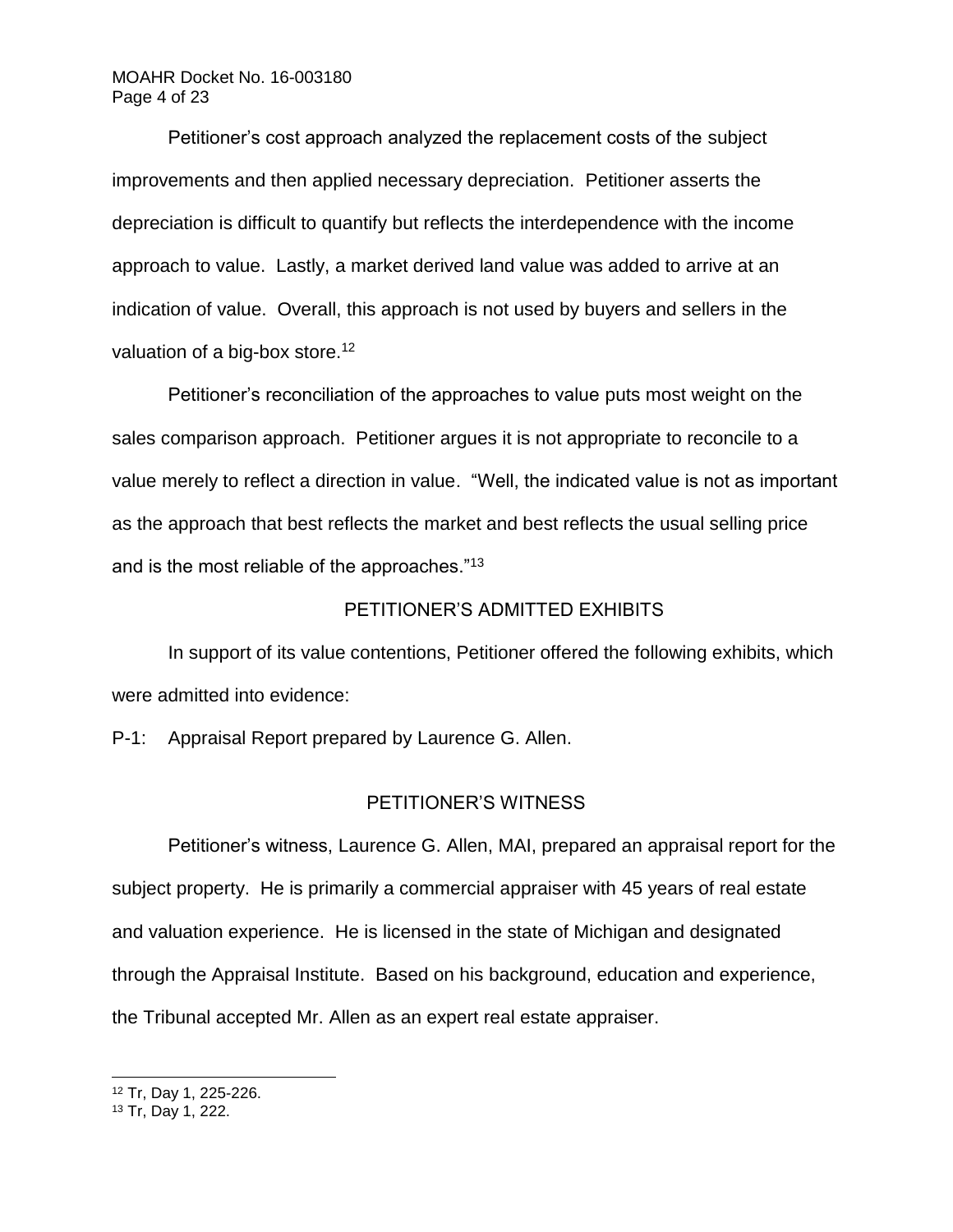### RESPONDENT'S CONTENTIONS

Respondent contends this case is distinguishable from other big-box store appeals because it involves a ground lease. The Eastwood Towne Centre has a relationship with the subject property and impacts overall sales data. The subject's ground lease is very favorable to Walmart.<sup>14</sup> Respondent's reason for valuing the land separately from the building is due to the land lease.<sup>15</sup>

Respondent considered all three approaches to value but only developed the cost approach for the improvements and an income approach for the land. Regarding a sales comparison approach, Respondent's appraiser deems leased land would not be valued via this approach.<sup>16</sup>

Walmart is a credit-rated tenant with minimal risk to the property. Respondent analyzed Walmart income and leases around the country.<sup>17</sup> The conclusion of market rent is the subject's contract rent of \$650,000 per year.<sup>18</sup> Respondent determined there was zero vacancy and credit loss and the effective gross income remained at \$650,000 per year. A management fee of 1% was taken out due to the relative ease in managing the property. The net operating income of \$643,500 was then divided by a 5% capitalization rate. Respondent asserts the support for the capitalization rate comes from Walmart store leases. Respondent did a further test of reasonableness for the analysis of net operating income per acre. Respondent's conclusion of value via the

- <sup>16</sup> Tr, Day 1, 124-126.
- <sup>17</sup> Tr, Day 2, 412, 421.
- <sup>18</sup> Tr, Day 2, 422.

<sup>14</sup> Tr, Day 2, 409.

<sup>15</sup> Tr, Day 1, 116.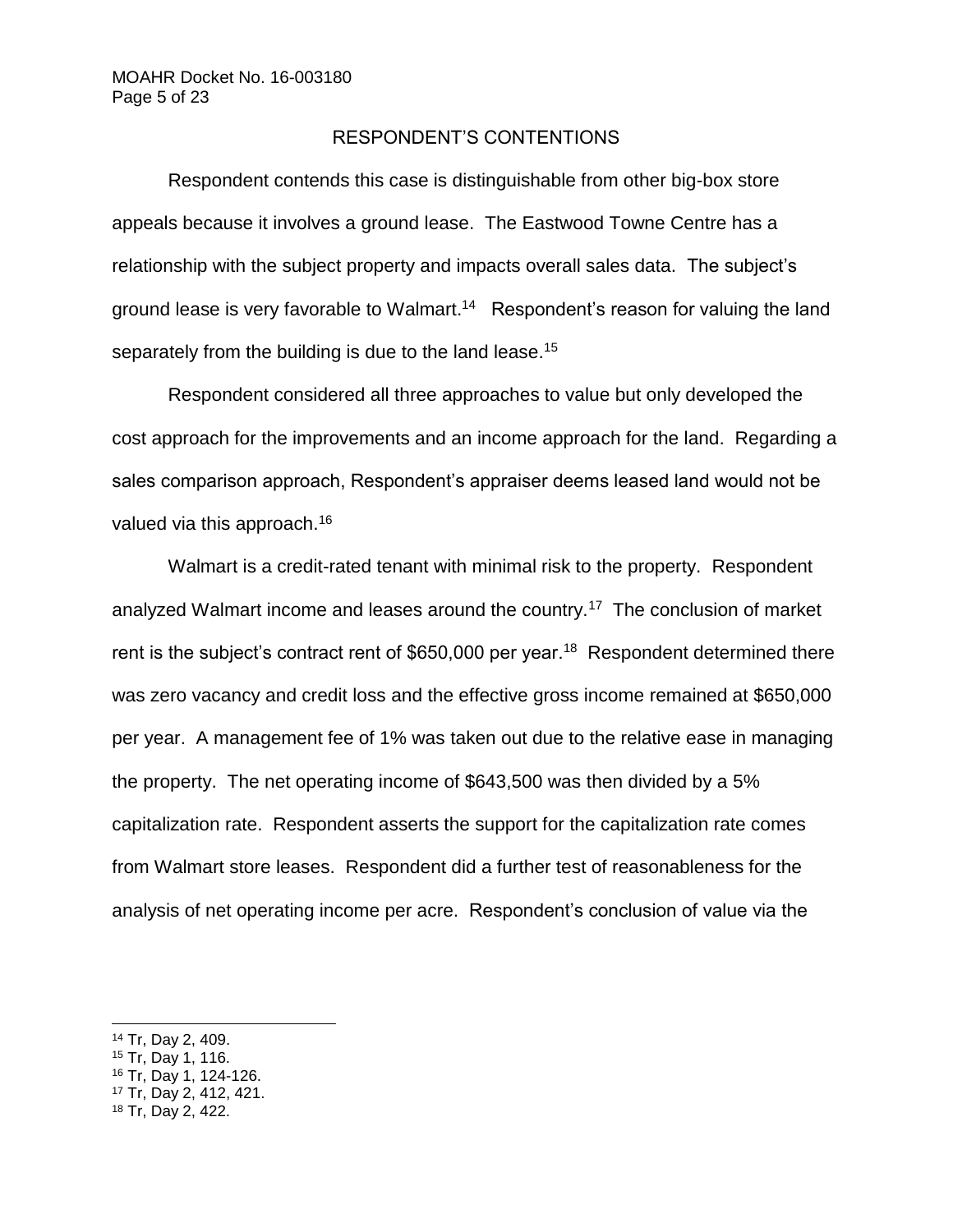income approach for the subject land for 2016 is \$12,870,000 and for 2017 is \$13,547,000.

Regarding the cost approach, Respondent used Marshall Valuation Service (MVS) to calculate the costs for an average quality Class C discount construction building. Relevant multipliers were applied, as well as, 7% for entrepreneurial incentive. Next, a straight-line life depreciation was derived from the subject building's effective age divided by the remaining economic life. The building depreciation was calculated at 31.43% and site improvement depreciation was calculated at 45%. The total depreciation of \$3,308,582 was deducted from the cost figures. Respondent's internal review of functional obsolescence determined that none existed at the subject property for the tax years under appeal. Respondent's conclusions of value via the cost approach for the subject building is \$7,476,000 for 2016 and \$7,221,000 for 2017.

## RESPONDENT'S ADMITTED EXHIBITS

In support of its value contentions, Respondent offered the following exhibits,

which were admitted into evidence:

- R-1: Valuation Disclosure prepared by Daniel F. Essa.
- R-2: Valuation Disclosure prepared by Daniel F. Essa.
- R-3: Declaration of Easements, Conditions and Restrictions.

## RESPONDENT'S WITNESS

Respondent presented testimony from Daniel Essa who is a Certified General

Real Estate Appraiser in the State of Michigan and is designated through the Appraisal

Institute. He has been an appraiser since 1982 and most of his clientele is bank/lending

work. He last appraised the subject property in 2016 for Chemical Bank for lending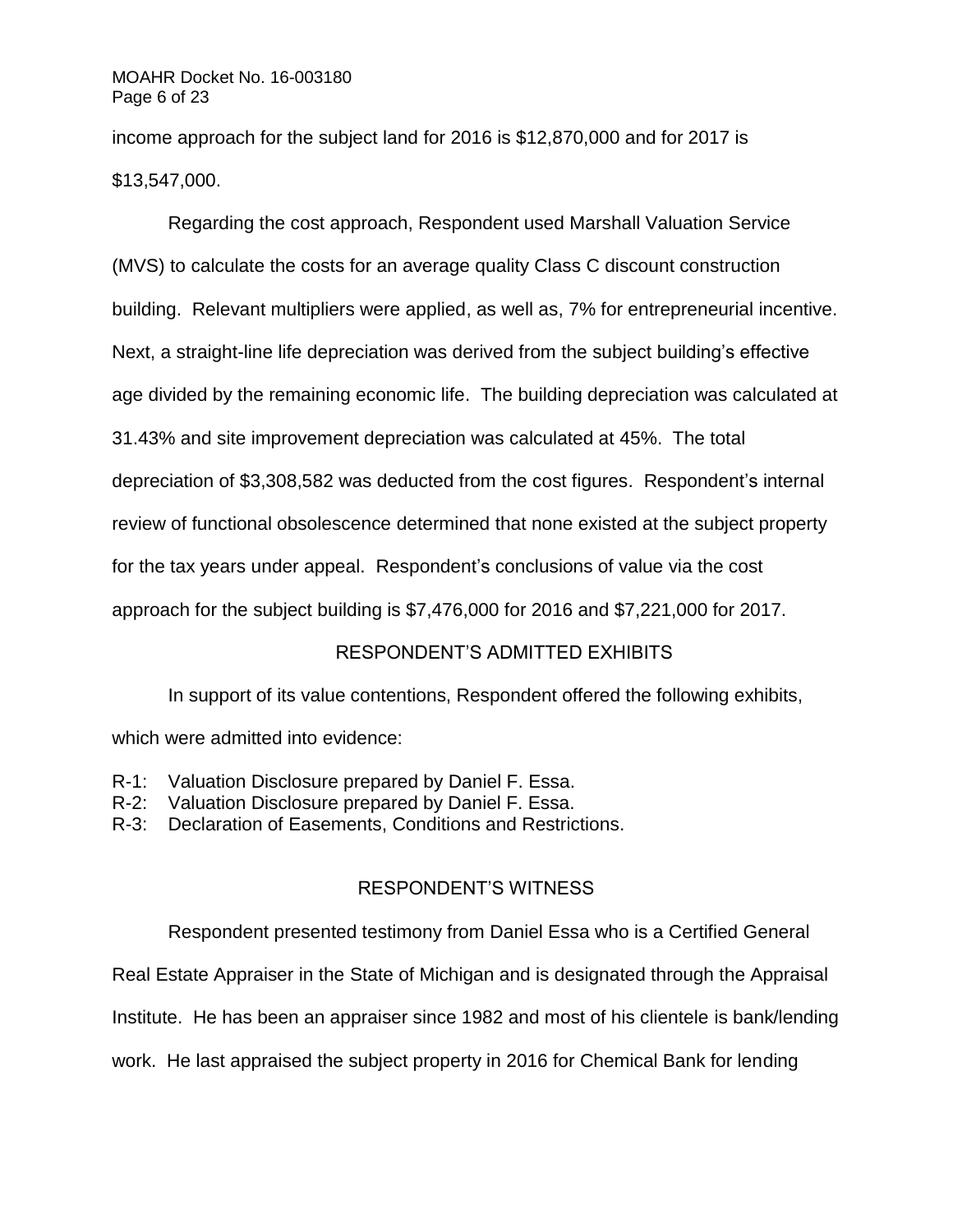MOAHR Docket No. 16-003180 Page 7 of 23

purposes. Based on his education, background and experience, the Tribunal accepted

Mr. Essa as an expert in real estate appraisal.

# FINDINGS OF FACT

- 1. The subject property is located at 3225 Towne Centre Boulevard, located in Lansing Township and within Ingham County.
- 2. The subject property is classified as Commercial and is zoned as PD, Planned Development.
- 3. The subject property comprises 22.47 acres and is improved with a big box store having approximately 151,000 square feet of gross building area.
- 4. As of December 31, 2016, and December 31, 2017, the subject property was improved as a commercial retail store.
- 5. Petitioner owns the improvements and leases the land in which the improvements are located. The ground lease was initiated in 2002 for a 20-year term with subsequent 5-year renewal options.
- 6. The subject property fronts Towne Centre Boulevard. The subject does not front Lake Lansing Road. The subject property is not visible from US-127.
- 7. Petitioner is the taxpayer for both the land and improvements. In other words, Walmart pays property taxes for both parcel numbers under appeal.
- 8. The highest and best of the subject "as vacant" is for retail development and "as improved" is for its retail building use.
- 9. Petitioner submitted a valuation disclosure in the form of a narrative appraisal report prepared by Laurence Allen.
- 10.Petitioner's appraiser has appraised over 200 big-box stores including Cabela's, Bass Pro Shops, Meijer, Target, Kmart, Lowe's, Kohl's, Home Depot, Menard's and Walmart. 19
- 11.Petitioner considered and developed all three approaches to value but places most weight on the sales comparison approach.
- 12. Petitioner's sales comparison approach did not utilize any deed restricted sales.  $20$
- 13.Petitioner's appraiser considered and analyzed build-to-suit leases as part of his sales comparison approach.<sup>21</sup>
- 14. Petitioner's appraiser included an analysis of ground leases.<sup>22</sup>
- 15.Petitioner's appraiser has appraised big-box stores with ground leases at Home Depot in Midland, Michigan, Lowe's in Rochester, Michigan, and Target in Bloomington, Indiana.<sup>23</sup>

<sup>19</sup> Tr, Day 1, 178-179.

<sup>20</sup> Tr, Day 1, 229.

<sup>21</sup> Tr, Day 1, 264.

 $22$  Tr, Day 2, 322, 379. Petitioner's appraisal report omits an acknowledging statement about the subject's ground lease. However, the report includes an analysis of build-to-suit leases as well as ground leases. It is apparent that Petitioner's appraiser was cognizant of the subject ground lease in his determination of a highest and best use analysis. (Tr, Day 2, 369-370) <sup>23</sup> Tr, Day 2, 317.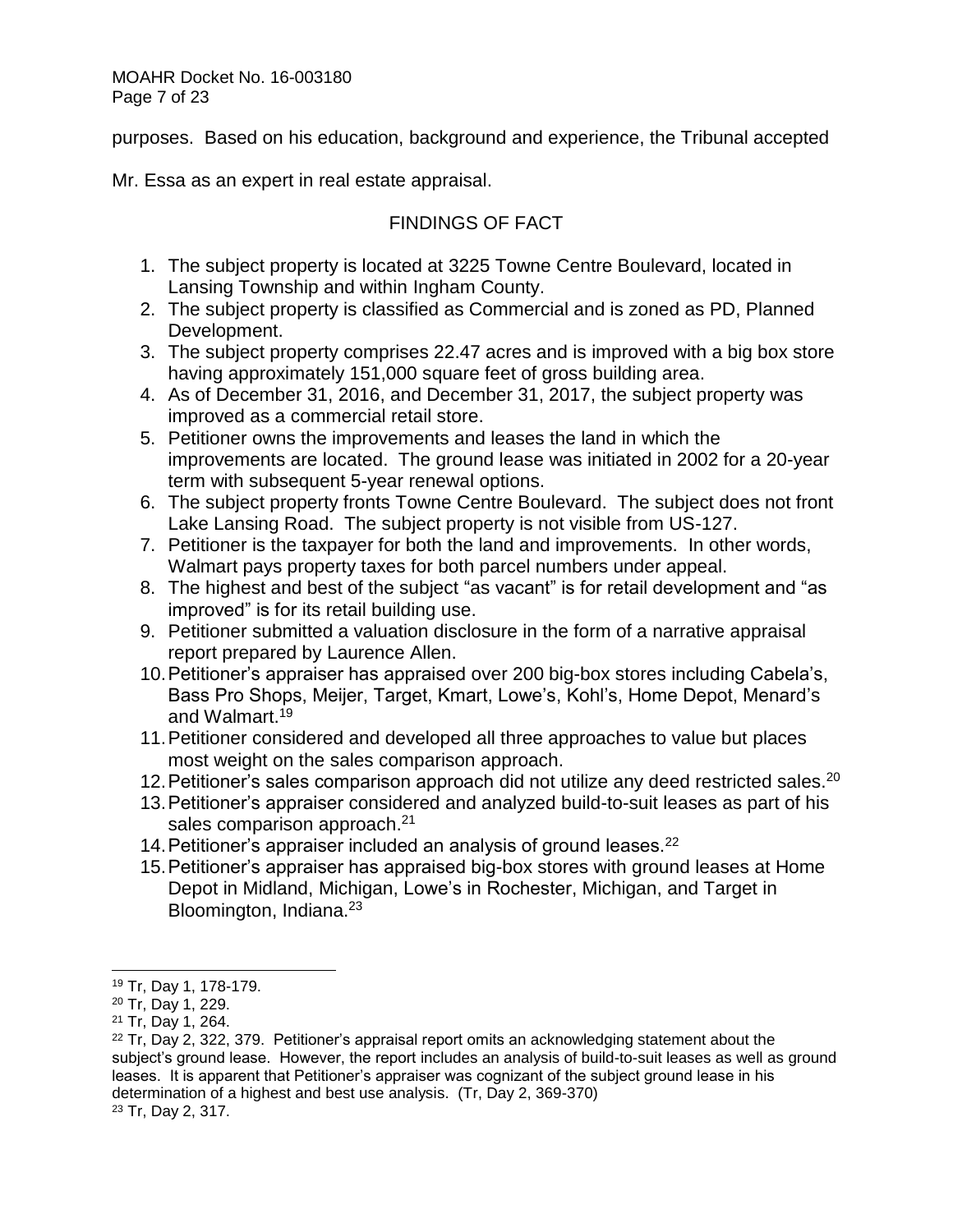MOAHR Docket No. 16-003180 Page 8 of 23

- 16.Respondent submitted a valuation disclosure in the form of two narrative appraisal reports prepared by Daniel Essa.
- 17.Respondent's appraisal reports do not include a specific "market" analysis entry in the table of contents.<sup>24</sup>
- 18.Respondent's data does not include any customary descriptive write-ups or actual lease documents.
- 19.Respondent's appraisal report considered all three approaches to value. The cost approach was developed for the subject improvements. The income approach was developed for the land (based on a ground lease). In other words, Respondent's appraiser did not value the land and building together as a whole economic unit.<sup>25</sup>
- 20.Respondent's appraisal reports did not include any hypothetical conditions or extraordinary assumptions for its retrospective valuation date.<sup>26</sup>
- 21.In testimony, Respondent's appraiser admits that the subject improvements are tied to the land via the land lease. In other words, the land and improvements together comprise the total property under appeal.<sup>27</sup>
- 22. In testimony, Respondent's appraiser acknowledges that the subject land lease has restrictions as well as exceptions to restrictions.<sup>28</sup> Further, the restrictions and exceptions were noted in Respondent's Exhibit 3.<sup>29</sup>
- 23.Respondent's appraiser did not read the land leases and terms for his comparable land sales.<sup>30</sup>
- 24.Respondent's appraiser admitted to knowing just the sale price and lease rate for his Walmart data.<sup>31</sup>
- 25.Respondent's Walmart lease data are build-to-suit leases.
- 26.Big-box stores are not built for profit after acquisition because retailers build stores to maximize retail sales and not to realize a market profit from the land and improvements.
- 27.Both parties' appraisers agree that big-box stores are built to maximize retail sales.<sup>32</sup>

l  $24$  In testimony, Respondent's appraiser claims the "area and neighborhood analysis" does include a market description. The section contains Ingham County demographics but oddly does not coincide with Respondent's market inferred Walmart lease data and land value extractions.

<sup>25</sup> Tr, Day 1, 74.

 $26$  In testimony, Respondent's appraiser confuses the definition of hypothetical conditions with extraordinary assumptions. (Tr, Day 1, 28, 37)

<sup>27</sup> Tr, Day 1, 40, 42.

<sup>28</sup> Tr, Day 2, 399.

<sup>29</sup> Tr, Day 2, 401-403.

<sup>30</sup> Tr, Day 2, 473.

<sup>&</sup>lt;sup>31</sup> Tr, Day 2, 476. Further, Respondent's appraiser was evasive in answering questions regarding his lease data which appears to be build-to-suit leases. (Tr, Day 2, 474-477) <sup>32</sup> Tr, Day 1, 46, 211, 219, and Day 2, 298.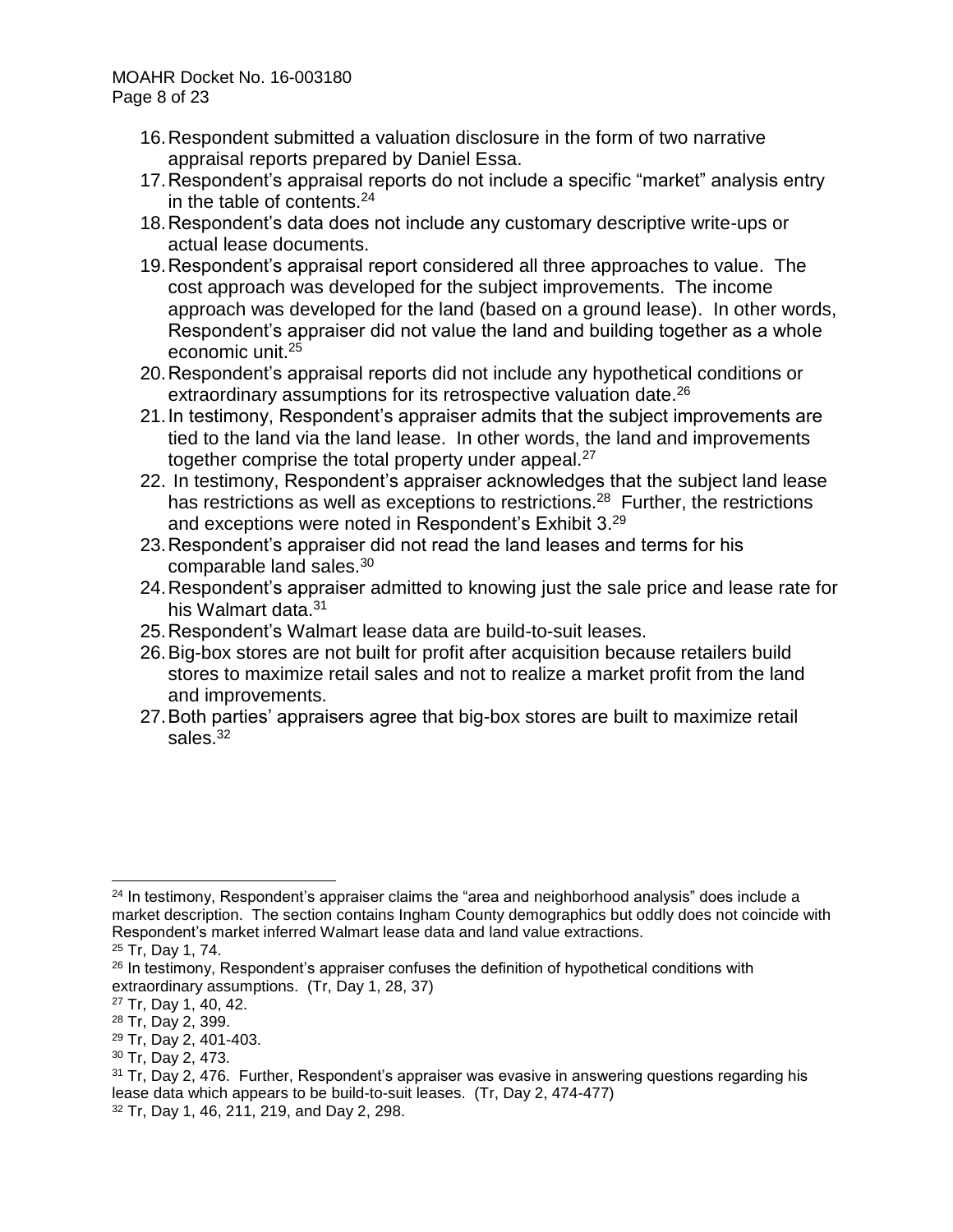28.The valuation of the subject property is through *value in exchange<sup>33</sup>* and market value<sup>34</sup> as opposed to value in use.<sup>35</sup>

# CONCLUSIONS OF LAW

The assessment of real and personal property in Michigan is governed by the

constitutional standard that such property shall not be assessed in excess of 50% of its

true cash value.<sup>36</sup>

The legislature shall provide for the uniform general ad valorem taxation of real

and tangible personal property not exempt by law except for taxes levied for school

operating purposes. The legislature shall provide for the determination of true cash

value of such property; the proportion of true cash value at which such property shall be

uniformly assessed, which shall not  $\dots$  exceed 50 percent.  $\dots$  37

The Michigan Legislature has defined "true cash value" to mean:

The usual selling price at the place where the property to which the term is applied is at the time of assessment, being the price that could be obtained for the property at private sale, and not at auction sale except as otherwise provided in this section, or at forced sale.<sup>38</sup>

The Michigan Supreme Court has determined that "[t]he concepts of 'true cash

value' and 'fair market value' . . . are synonymous."39

"By provisions of [MCL] 205.737(1) . . . , the Legislature requires the Tax Tribunal

to make a finding of true cash value in arriving at its determination of a lawful property

<sup>33</sup> Appraisal Institute, *The Dictionary of Real Estate Appraisal* (Chicago: 6th ed, 2015), p 245. <sup>34</sup> *Id,* p 141.

<sup>35</sup> *Id*, p 245. Respondent's analysis of primarily Walmart properties and leases around the country implies an analysis on the basis of value in use. Petitioner did not value the subject property on the basis of value in use. (Tr, Day 2, 339).

<sup>36</sup> See MCL 211.27a.

<sup>37</sup> Const 1963, art 9, sec 3.

<sup>38</sup> MCL 211.27(1).

*<sup>39</sup> CAF Investment Co v Michigan State Tax Comm*, 392 Mich 442, 450; 221 NW2d 588 (1974).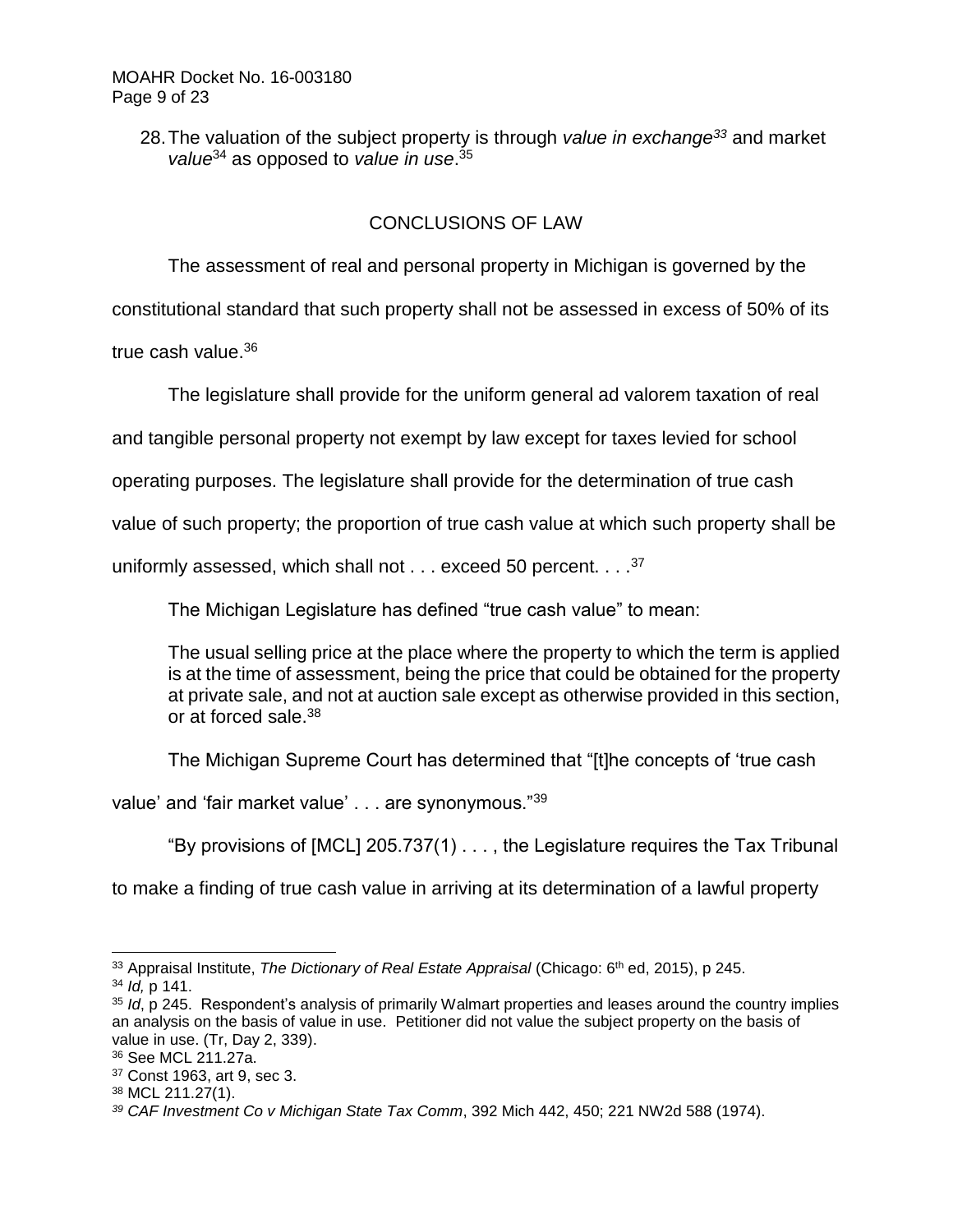assessment."<sup>40</sup> The Tribunal is not bound to accept either of the parties' theories of valuation.<sup>41</sup> "It is the Tax Tribunal's duty to determine which approaches are useful in providing the most accurate valuation under the individual circumstances of each case."<sup>42</sup> In that regard, the Tribunal "may accept one theory and reject the other, it may reject both theories, or it may utilize a combination of both in arriving at its determination."<sup>43</sup>

A proceeding before the Tax Tribunal is original, independent, and de novo.<sup>44</sup> The Tribunal's factual findings must be supported "by competent, material, and substantial evidence."<sup>45</sup> "Substantial evidence must be more than a scintilla of evidence, although it may be substantially less than a preponderance of the evidence."<sup>46</sup>

"The petitioner has the burden of proof in establishing the true cash value of the property."<sup>47</sup> "This burden encompasses two separate concepts: (1) the burden of persuasion, which does not shift during the course of the hearing, and (2) the burden of going forward with the evidence, which may shift to the opposing party."<sup>48</sup> However, "[t]he assessing agency has the burden of proof in establishing the ratio of the average level of assessments in relation to true cash values in the assessment district and the

<sup>40</sup> *Alhi Dev Co v Orion Twp*, 110 Mich App 764, 767; 314 NW2d 479 (1981).

<sup>41</sup> *Teledyne Continental Motors v Muskegon Twp,* 145 Mich App 749, 754; 378 NW2d 590 (1985).

<sup>42</sup> *Meadowlanes Ltd Dividend Housing Ass'n v Holland,* 437 Mich 473, 485; 473 NW2d 636 (1991).

<sup>43</sup> *Jones & Laughlin Steel Corp v City of Warren*, 193 Mich App 348, 356; 483 NW2d 416 (1992). <sup>44</sup> MCL 205.735a(2).

<sup>45</sup> *Dow Chemical Co v Dep't of Treasury*, 185 Mich App 458, 462-463; 462 NW2d 765 (1990).

<sup>46</sup> *Jones & Laughlin Steel Corp, supra* at 352-353.

<sup>47</sup> MCL 205.737(3).

<sup>48</sup> *Jones & Laughlin Steel Corp, supra* at 354-355.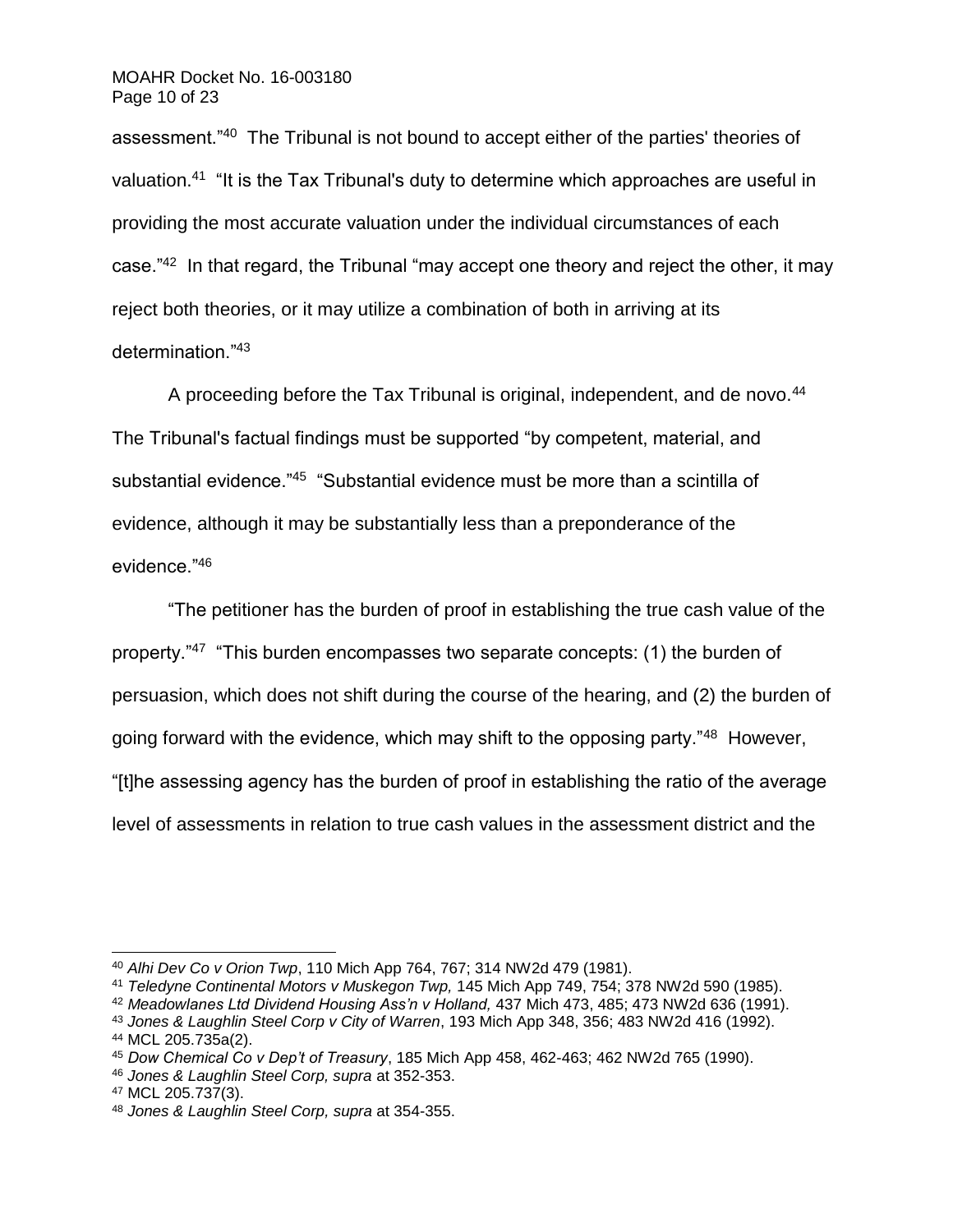equalization factor that was uniformly applied in the assessment district for the year in question."<sup>49</sup>

The three most common approaches to valuation are the capitalization of income approach, the sales comparison, or market, approach, and the cost-less-depreciation approach.<sup>50</sup> "The market approach is the only valuation method that directly reflects the balance of supply and demand for property in marketplace trading."<sup>51</sup> The Tribunal is under a duty to apply its own expertise to the facts of the case to determine the appropriate method of arriving at the true cash value of the property, utilizing an approach that provides the most accurate valuation under the circumstances.<sup>52</sup> Regardless of the valuation approach employed, the final valuation determined must represent the usual price for which the subject would sell.<sup>53</sup>

Regarding a highest and best use analysis, Respondent's appraiser conflated the valuation of 2 separate parcels based on two separate analyses. In contorted fashion, a conventional highest and best use analysis was bifurcated for the land "as vacant" and the building "as improved". Then in contradictory fashion, Respondent's appraiser states, "We don't care if it's vacant or not. What we focused on was the income stream that the land was producing."<sup>54</sup> The contemplation of this conventional analysis must take into account what exists at the property as of tax day. This focal point (the effective date of the appraisal) incorporates conditions or assumptions conspicuously

<sup>49</sup> MCL 205.737(3).

<sup>50</sup> *Meadowlanes, supra* at 484-485; *Pantlind Hotel Co v State Tax Comm*, 3 Mich App 170, 176; 141 NW2d 699 (1966), aff'd 380 Mich 390 (1968).

<sup>51</sup> *Jones & Laughlin Steel Corp, supra* at 353 (citing *Antisdale v City of Galesburg*, 420 Mich 265; 362 NW2d 632 (1984) at 276 n 1).

<sup>52</sup> *Antisdale, supra* at 277.

<sup>53</sup> See *Meadowlanes Ltd Dividend Housing Ass'n v Holland*, 437 Mich 473, 485; 473 NW2d 636 (1991).

<sup>54</sup> Tr, Day 1, 67.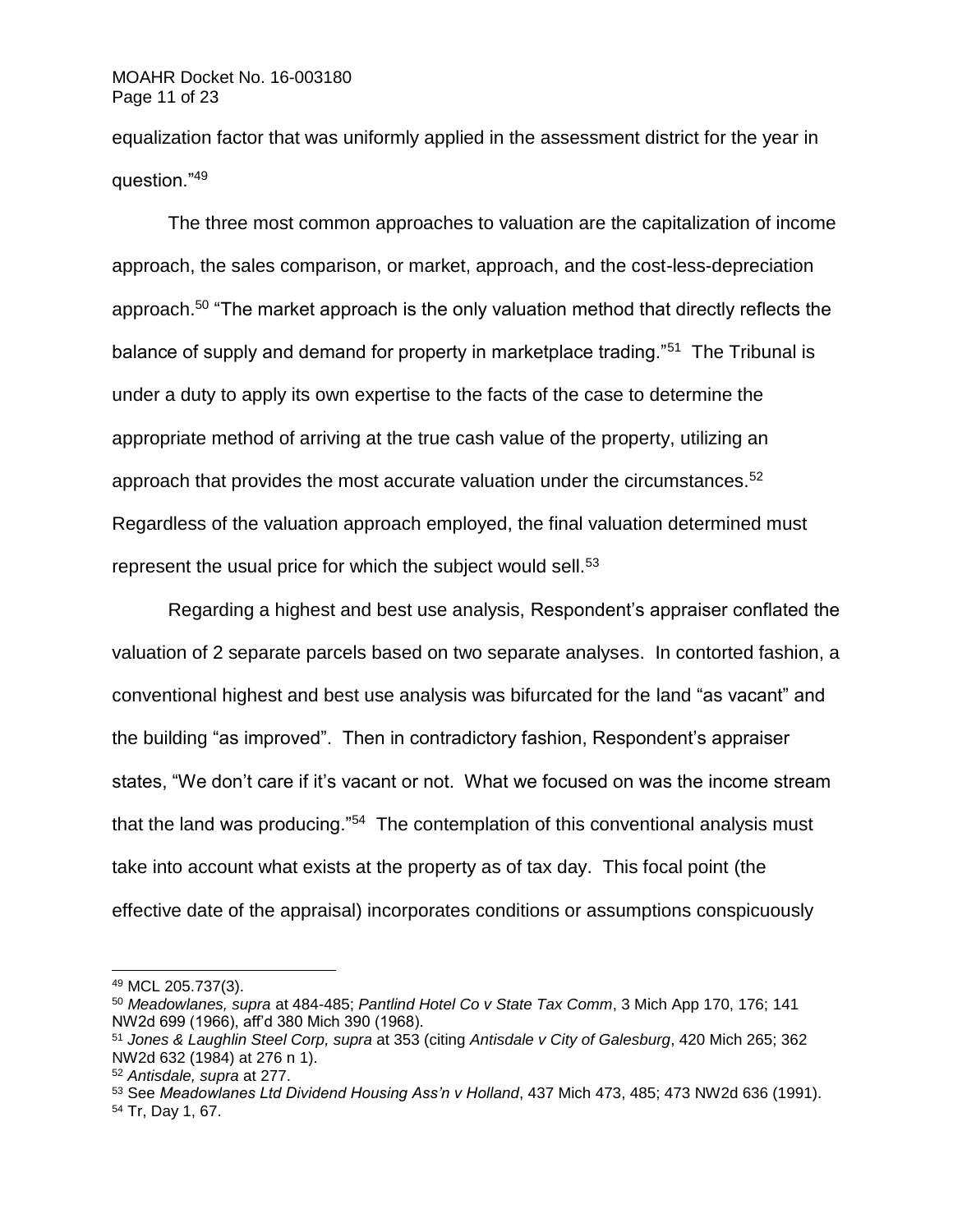#### MOAHR Docket No. 16-003180 Page 12 of 23

l

displayed in an appraisal report so a reader will understand the appraiser's underlying analysis. The full bundle of rights in fee simple is the guidepost for this tax appeal matter and not a splintered leased fee interest which did not adequately reflect the actions of buyers and sellers for the whole subject property. True cash value is synonymous with *market value* but is distinguished from salvage value<sup>55</sup> or insurable value<sup>56</sup> which deal solely with improvements to a property. The very foundation and logic of market value does not invoke separate analysis for land and improvements. Confoundedly, Respondent's appraiser admits that highest and best use analysis is based on the highest appraised value.<sup>57</sup> Petitioner's highest and best use analysis is developed with consideration to the land and improvements together. Therefore, Respondent's disjointed highest and best use analyses are given no weight or credibility in the determination of market value for the subject property.

The parties' respective development of the cost approach was calculated from Marshall Valuation Service (MVS) and each was presented in a conventional fashion. However, the cost analyses take different paths to an indication of value. Specifically, Petitioner's appraiser renders a cost analysis by first researching land sales. Respondent's appraiser's cost analysis only develops cost calculations for the improvements without regard to the land. In other words, Respondent's cost analysis bypasses the relationship between the improvements and the land. Yet, its cost calculations incorporate subject building and site improvements, thus acknowledging that there is a relationship between the land and the building. Creating separate values

<sup>55</sup> Appraisal Institute, *The Dictionary of Real Estate Appraisal* (Chicago: 6th ed, 2015)*,* p *207*. <sup>56</sup> *Id,* 119.

 $57$  Tr, Day 1, 130-132. Gravitating to the highest appraised value is not a reflection of an impartial, objective and unbiased acumen in promoting public trust in valuation practice.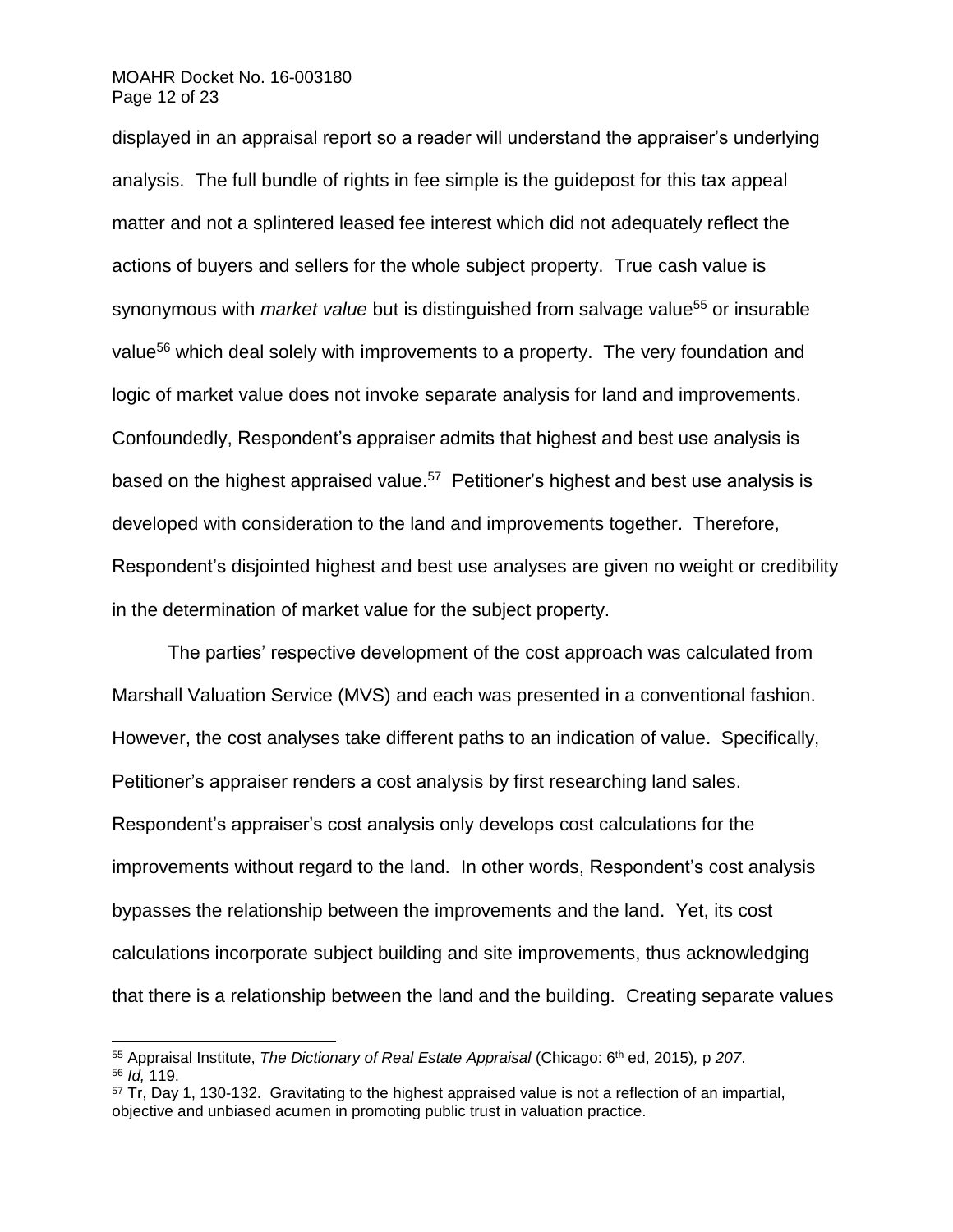#### MOAHR Docket No. 16-003180 Page 13 of 23

for the land and improvements without an analysis to their inter-relationship is not commonplace in valuation practice and theory. Next, Respondent's reliance on replacement costs<sup>58</sup> does not justify the omission of functional and external obsolescence to the subject property. Equally unconvincingly is Respondent's appraiser's explanation for zero functional obsolescence based on his feelings.<sup>59</sup> Functional and external obsolescence certainly would not be found by Respondent's appraiser because the property was not analyzed and valued as a whole economic unit.<sup>60</sup> The principle that replacement costs are reproduction costs less depreciation was referenced by Respondent's appraiser.<sup>61</sup> However, this testimony does not coincide with *The Appraisal of Real Estate* (Chicago: 14th ed, 2013) at page 570 from the Appraisal Institute and was subsequently recanted by Respondent's appraiser.<sup>62</sup> Further, Petitioner's refutation of Respondent's position on replacement costs is the very essence of unacceptance by an appraiser's peers in valuation practice.<sup>63</sup> Therefore, Respondent's fragmented cost approach is given no weight or credibility in the determination of market value for the subject property.

Petitioner's cost approach analyzed the site in relationship to the improvements. This also included the development of excess land which resulted in a contributory value. The land sales are located in the state of Michigan and two sales are located within the Lansing MSA. Petitioner's cost analysis and calculations are more detailed;

<sup>58</sup> Appraisal Institute, *The Dictionary of Real Estate Appraisal* (Chicago: 6 ed, 2015), p 197.

<sup>59</sup> Tr, Day 1, 164, 167.

<sup>60</sup> Tr, Day 2, 157.

<sup>61</sup> Tr, Day 2, 159-162.

<sup>62</sup> Tr, Day 2, 497.

<sup>63</sup> Tr, Day 2, 301. See "Scope of Work Acceptability" The Appraisal Foundation, *Uniform Standards of Professional Appraisal Practice* (Washington D.C., 2018-2019 Edition), p 13.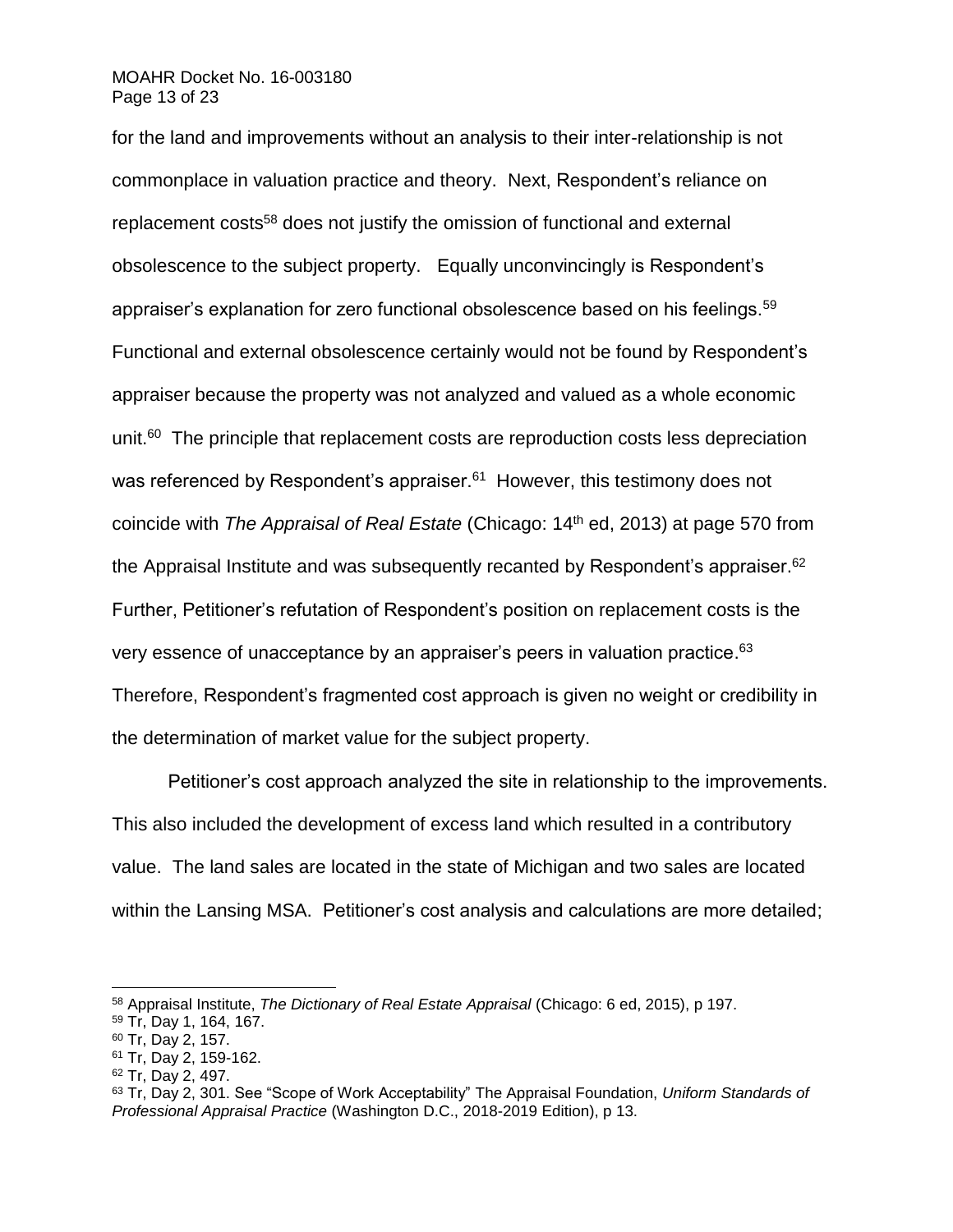#### MOAHR Docket No. 16-003180 Page 14 of 23

l

building materials, components and relevant multipliers were developed. Moreover, Petitioner presented 20 lease comparables of retail stores throughout Michigan to analyze obsolescence. Next, Petitioner analyzed obsolescence reflected in former Source Club stores in Michigan. The cost analysis of the subject property was applied to the market and does not contemplate the build-to-suit construction by Walmart (which is deemed not be market based). The market-based replacement cost analysis of a bigbox store included a construction management fee. Simply, in this real estate market, the construction of real property is not undertaken for free.<sup>64</sup> Lastly, Petitioner extracted obsolescence from six sales of big-box stores in Michigan. The extent and level of Petitioner's cost approach is logical and reasonable and is given weight and consideration in the independent determination of market value for the subject property.

Respondent's income approach predication on a ground lease involved analysis of Walmart stores around the country. None of Respondent's Walmart lease data, abstracted site data, or sales capitalization data included any write-ups or market descriptive analysis. The limited presentation of data infers that Walmart data is the exclusive subject market. Secondly, the lease comparables did not include adjustments for differences in property rights. The inference that fee simple and leased fee interests are equal in this valuation assignment is not persuasive. Likewise, the Walmart data did not include adjustments for market conditions or demographics for leases going back to 1992. More specifically, Respondent's land lease rental rates<sup>65</sup> did not include the actual lease for each property. The Tribunal is unable to ascertain market conditions or

 $64$  Just as lease-up costs and commissions (a commercial broker's incentive) are acknowledged in the income approach, market consistency holds true for entrepreneurial incentives in the cost approach. <sup>65</sup> Respondent's Exhibit R-1, 28.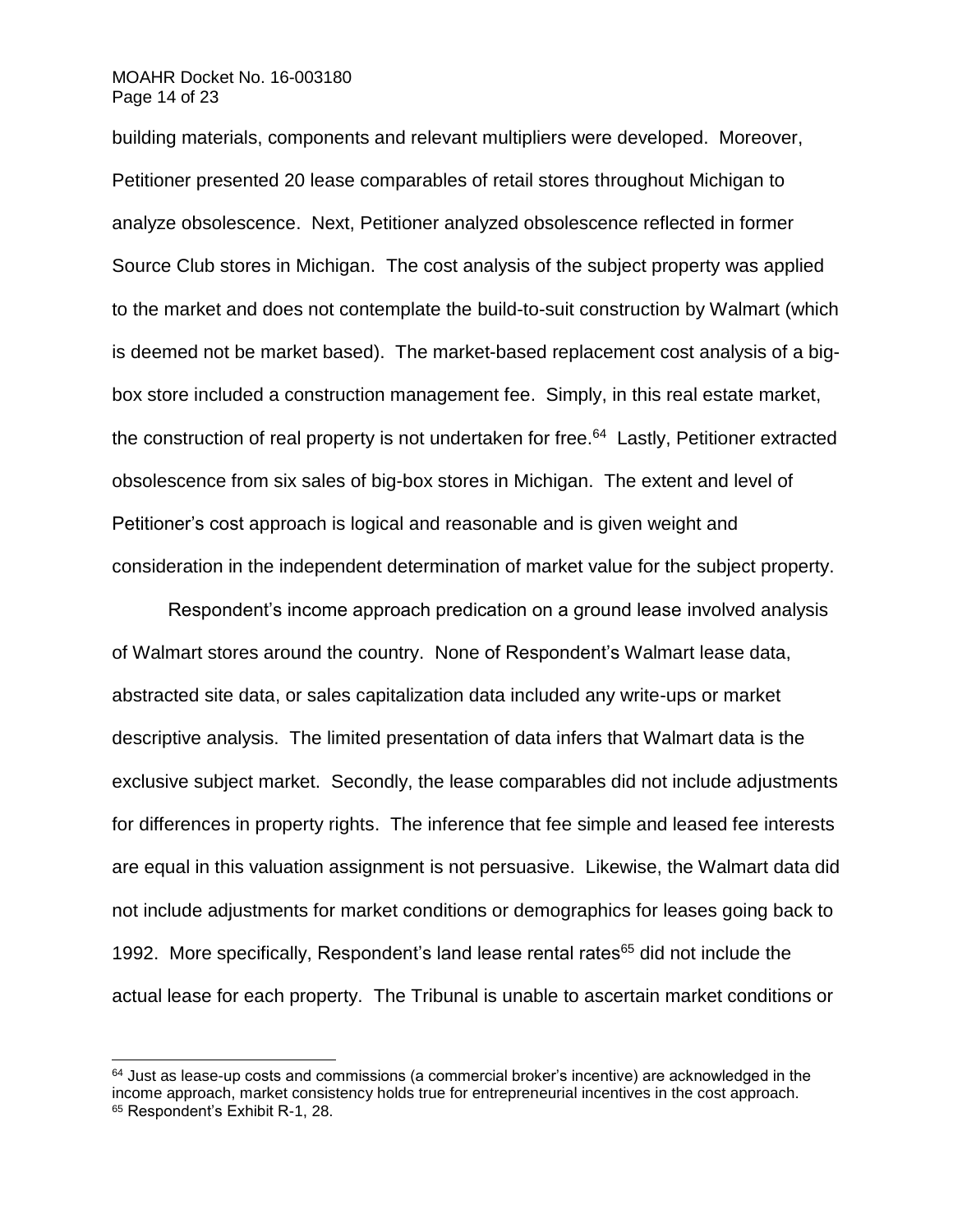#### MOAHR Docket No. 16-003180 Page 15 of 23

demographics, for example for Austin, Texas, without customary descriptive information from the appraiser. It is insufficient to just use Walmart extractions from around the country as support for the subject's lease without any other market support.

Again, the exclusivity of the subject land lease with comparison to other Walmart data and extractions infers that this is the market for analysis. Respondent's reliance on subject's ground lease which is less than other Walmart leases around the country is unpersuasive as the subject market is not limited to just Walmart stores. The worthiness of a credit tenant is acknowledged in the band of investment capitalization methodology but Respondent's data was not consistently and properly applied through its other approaches to value.<sup>66</sup> Essa admits to knowing just the sale price and lease rate for his lease comparable data. $67$  This does not signify due diligent research and analysis on the part of the appraiser. Respondent's "test of reasonableness" appears to have backed into its land value from Walmart build-to-suit leases. In testimony, Respondent's appraiser claims to have valued the land and building together to derive a market rent, but this analysis was not to be found in the appraiser's report. Such analysis would be important enough for placement in the actual appraisal report and not vaguely referenced in a workfile.<sup>68</sup> Moreover, Petitioner's extensive examination and hypothetical examples resulted in an array of answers by Respondent's appraiser. $^{69}$ Yet further, after contradictory and evasive testimony, Respondent's appraiser admitted that the land and building go together as a whole economic unit.<sup>70</sup> The evasive nature

l

<sup>69</sup> Tr, Day 1, 170-173.

<sup>66</sup> Tr, Day 1, 111-113.

<sup>67</sup> Tr, Day 2, 476.

<sup>&</sup>lt;sup>68</sup> Tr, Day 1, 85-86, 125.

<sup>70</sup> Tr, Day 1, 70, 72, 94-95, 99, 103, 104.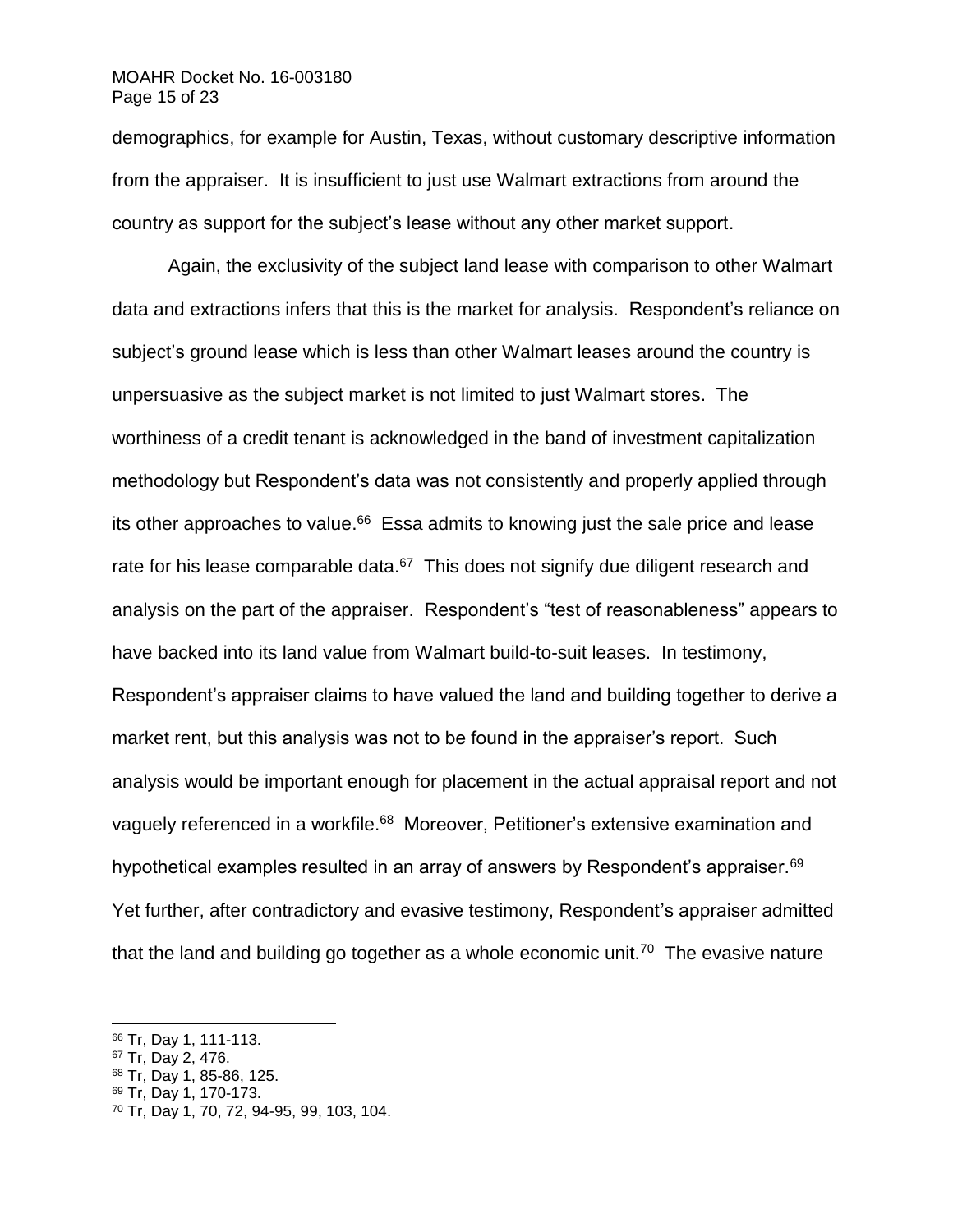#### MOAHR Docket No. 16-003180 Page 16 of 23

l

of Respondent's appraiser's testimony does not bolster the methodologies employed to appraise the land separately from the improvements.<sup>71</sup> Therefore, Respondent's fragmented income approach is given no weight or credibility in the determination of market value for the subject property.

On the other hand, Petitioner's income approach was based on market rent for the subject's land and improvements. Eight lease comparable big-box properties were analyzed to distinguish between existing leases and build-to-suit leases. Next, Petitioner analyzed four existing leases as well as reimbursement income to derive a supported potential gross income. Vacancy and credit loss deductions were applied to arrive at an effective gross income. In similar fashion, expenses were explained and supported with market sources. Lastly, the capitalization rate analysis included the band of investment, investment surveys and capitalization comparable sales' methodologies to arrive at a concluded overall capitalization rate. The extent and level of Petitioner's income approach is logical and reasonable and is given weight and consideration in the independent determination of market value for the subject property.

Regarding a sales comparison approach to value, Respondent did not develop this approach. Respondent's testimony to a comparative analysis as a check of reasonableness was only said to be located in Respondent's workfile. Petitioner's comparative analysis started with six big-box properties in the state of Michigan (three

 $71$  Presumably, Respondent's appraiser, with the working knowledge of the ground lease, would know that Walmart built the improvements for its own retail branding and not for Target. (Tr, Day 1, 44, 46) Extolling the virtues of the Eastwood Towne Center did not answer questions specifically to a CBRE report referenced within Respondent's appraisal report. (Tr, Day 1, 47-48) Testifying that the subject building is personal property but then saying it is real property is baffling. (Tr, Day 1, 53-54, 114) In addition, testimony over actual traffic counts and their relevance was confusing and lacked credibility. (Tr, Day 2, 445-453)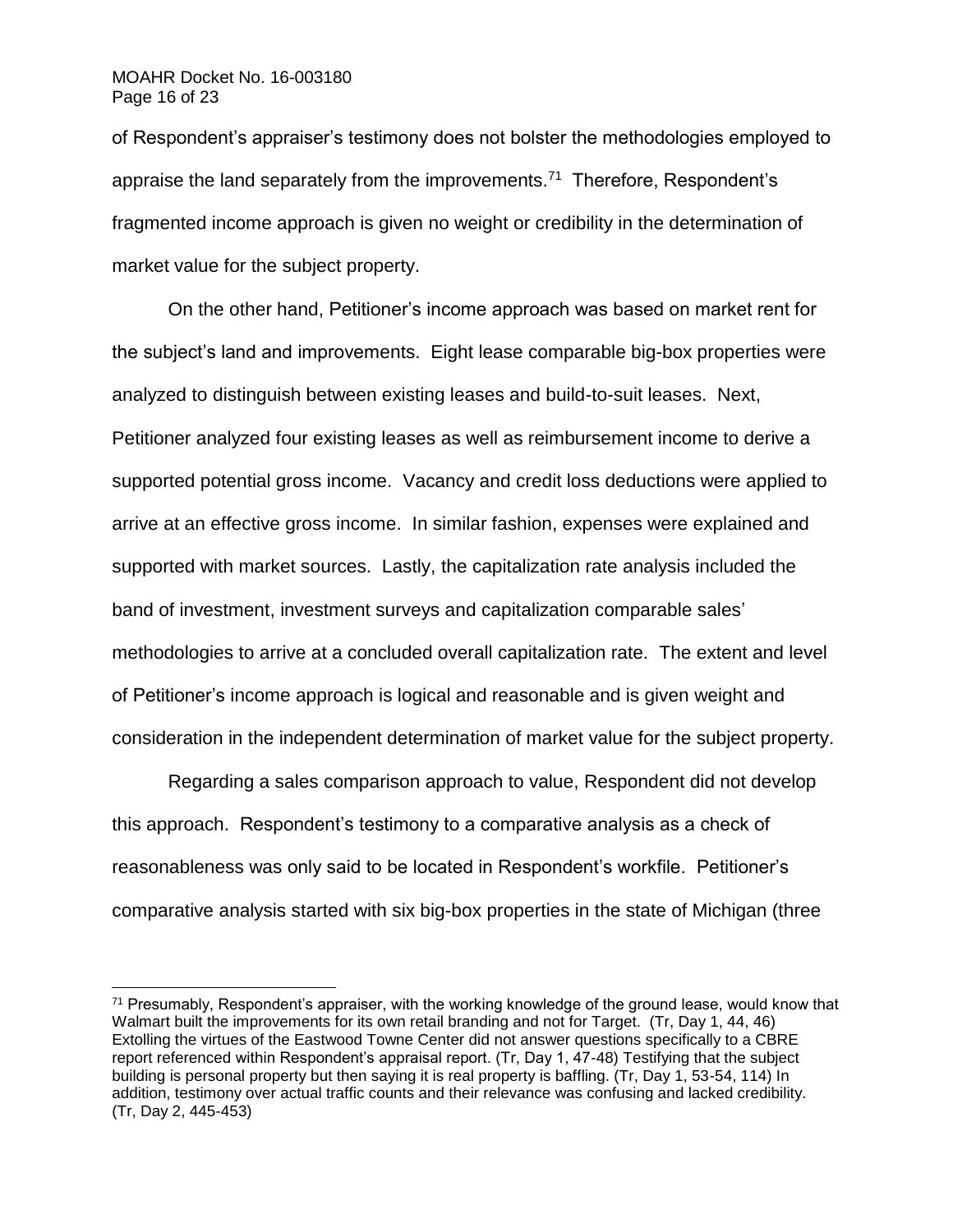#### MOAHR Docket No. 16-003180 Page 17 of 23

l

on the west side and three on the east side of the state).<sup>72</sup> A descriptive analysis included customary write-ups for each property. Extensive explanation and market support (including market property comparisons) was given for each adjustment. An adjustment grid for the six comparable sales was illustrated to arrive at an indication of market value. However, Petitioner went further in describing additional cited sales and referenced a big-box sales study. Lastly, Petitioner accounted for the contributory value of the excess land to the subject property. The extent and level of Petitioner's sales' comparison approach is logical and reasonable and is given weight and consideration in the independent determination of market value for the subject property.

Respondent's focus on the subject's ground lease should not be analyzed as a dividing rod.<sup>73</sup> In other words, the separate analysis of land and improvements carried marginal persuasion as discrepancies between testimonial and documentary evidence was elicited from Respondent's expert witness. Parsing the valuation of land from the improvements solely based on a ground lease left many loose ends. The implication that the land and improvements are viewed separately by the market is not prudent, when in fact, one cannot function without the other as of each tax day. Quite to the contrary, the land lease acts as a binder to a complete utilization of the subject property under appeal as of tax day. The market does not perceive the subject in piecemeal fashion for the purpose of a highest and best use analysis. For example, an investor

 $72$  References to other big-box stores and an overall threshold price per square foot from other MTT decisions is not relevant; there is no benchmark or ceiling for a \$/SF when each market is analyzed on its own merits.

 $73$  Respondent's appraiser's overriding exclusive reliance on the land lease appears to be advocating a position and is devoid of an impartial, objective and unbiased analysis. (Tr, Day 1, 105 and Tr, Day 2, 387, 389, 392, 462) Overall, adversely and evasively answering questions while promoting the virtues of the Eastwood Towne Centre was telling. The witness strained the proceeding to the point of discreditation of his testimony.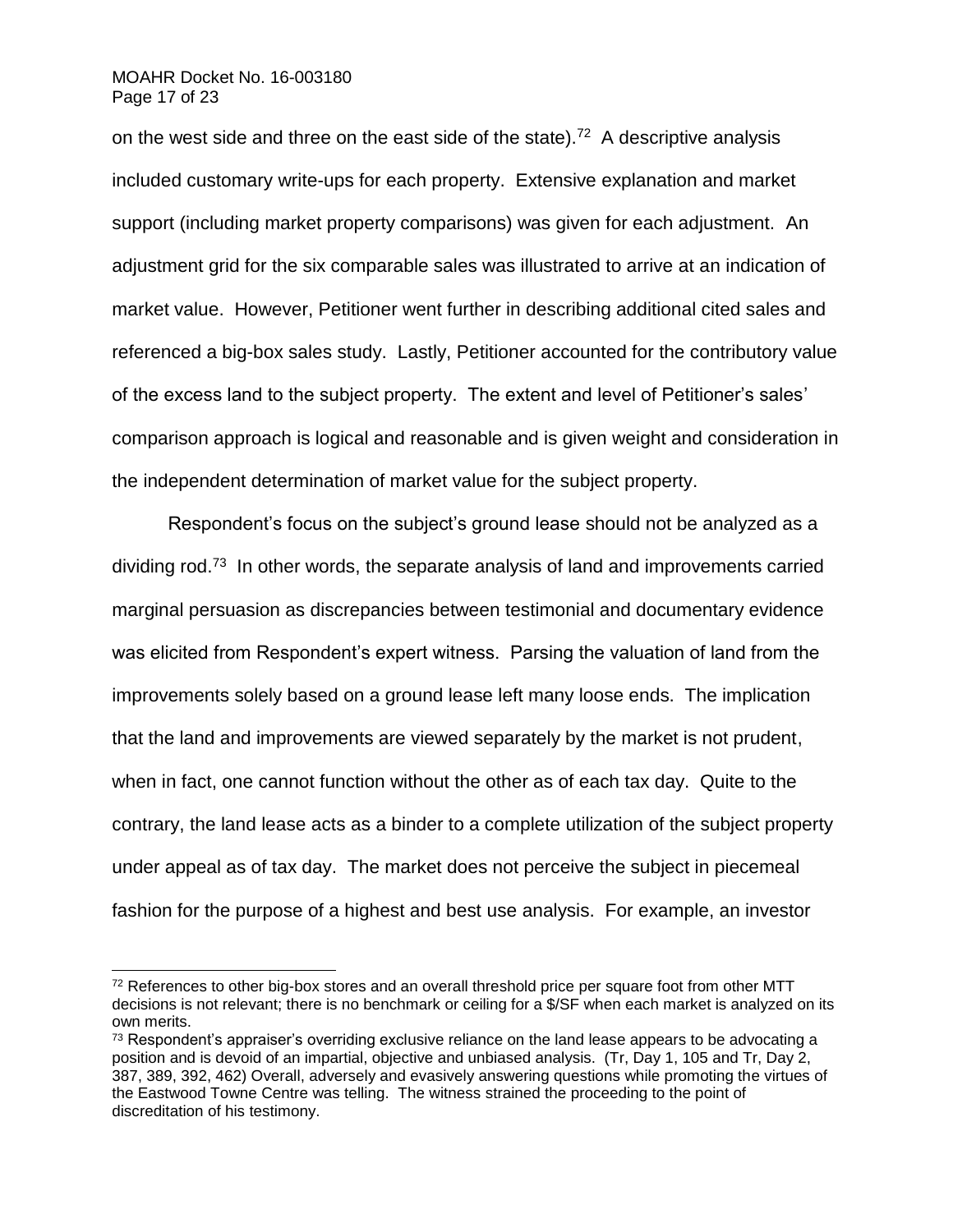could not overcome one component (the land) to find financial satisfaction from the other component (the building). Simply, the two components are intertwined and debunk the premise that the sum of the parts is greater than the whole in this instance.<sup>74</sup>

Respondent's adherence to the separately numbered parcels as well as the land lease is in contradiction to the market. The land lease and market data are taken in the context of market influences and participants and are not merely dictated by parcel code demarcation. On the other hand, Respondent's appraiser admits that the expiration of the land lease would take away Walmart's right to use the building.<sup>75</sup> This is a further admission that the land and building are used together and create a total economic unit for a highest and best use valuation. Again, Petitioner's appraiser's testimony reaffirms this point. "Because there's little or no market for the improvements without the land and there's little or no market for the land with existing improvements on it that aren't owned."<sup>76</sup> The influence and connection of the land lease does not separate the land from the improvements. Petitioner's cogent evidence properly supports the subject's land and improvements as a whole economic unit under the definition of market value.

Petitioner's development of its three approaches to value provides the most reliable and credible evidence for reconciliation to an independent determination of market value for the subject property. Specifically, the analysis of each approach (in practice) strengthened the approaches inter-relationship (in theory) to the concept of substitution.<sup>77</sup> The sales comparison approach provided sufficient data and analysis.

 $74$  While Respondent's counsel questioned Essa regarding the land lease, the document was curiously never offered as evidence by Respondent. Given the importance of such a ground lease to Respondent's case-in-chief, the document was not important enough to introduce into evidence. <sup>75</sup> Tr, Day 1, 59.

<sup>76</sup> Tr, Day 1, 189 and Tr, Day 2, 337-338.

<sup>77</sup> Appraisal Institute, *The Dictionary of Real Estate Appraisal* (Chicago: 6th ed, 2015), p 225.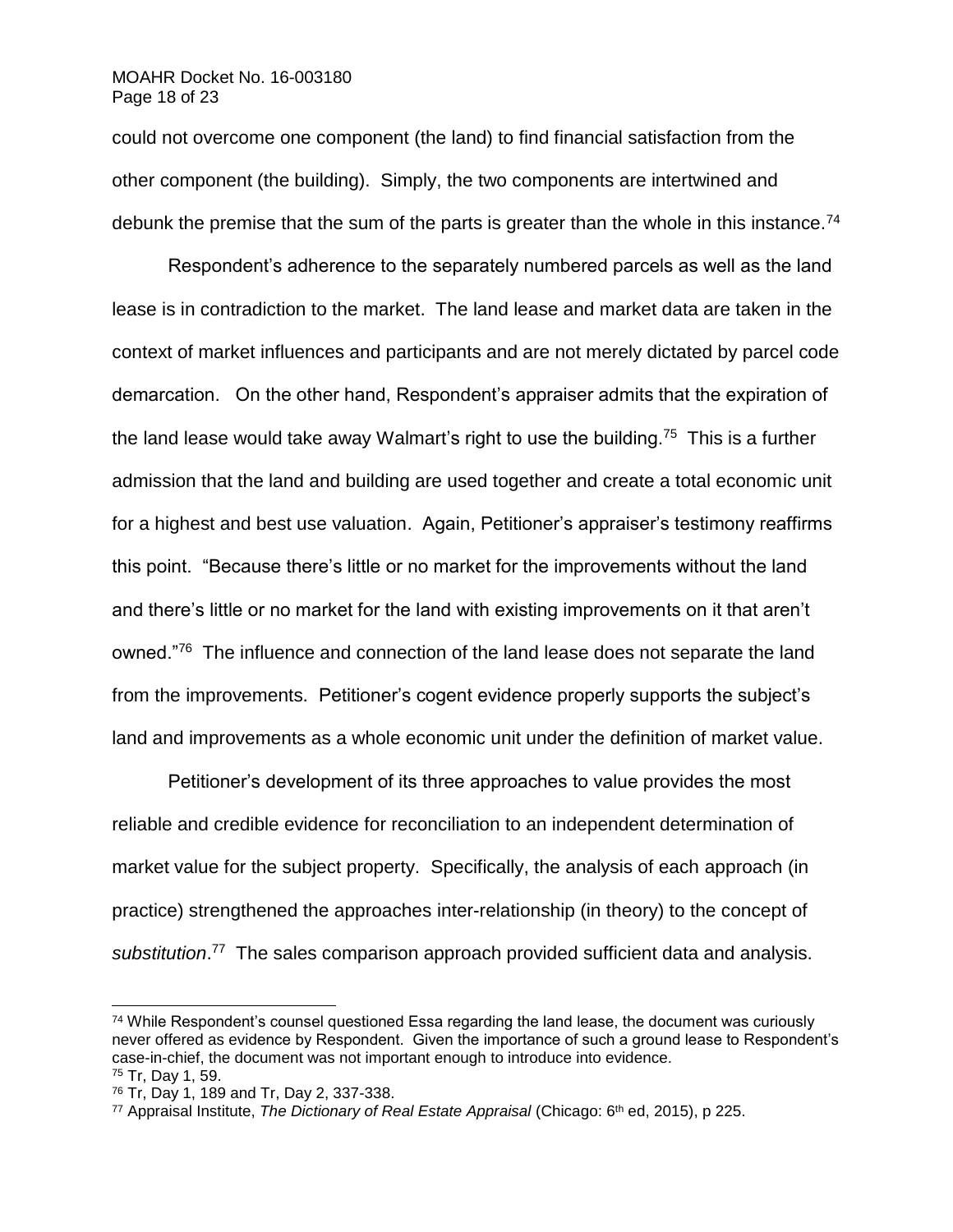#### MOAHR Docket No. 16-003180 Page 19 of 23

Market participants rely on the sale of other like properties. Next, the cost approach developed land sales, replacement costs and depreciation through existing leased properties as well as build-to-suit leased properties. The cost approach's relationship to the other approaches cannot be underestimated. Market participants' decision-making processes whether to renovate an existing big-box or construct a new store is manifested through the cost approach in terms of depreciation. Moreover, the cost approach highlights the very reason a big-box store is built to enhance retail sales and not to capture real property value. Lastly, the income approach examined the subject property in the context of existing leased properties in Michigan. However, as noted, Petitioner placed no reliance on this income data because build-to-suit leases are not market supported. Petitioner's due diligence to demonstrate market data through each approach is significant. A percentage weight is assigned to reflect each approach's analytical strength and market reliance as opposed to a straight average from three value indications. Therefore, a reasoned and reconciled determination of market value places 45% weight on the sales approach  $(\$6.420.000 \times 45\% = \$2.889.000)$ , 45% weight on the cost approach (\$6,930,000 x  $45\% = $3,118,500$ ) and 10% weight on the income approach (\$6,640,000 x 10% = \$664,000) for a market value conclusion of \$6,672,000 (rounded). In turn, the allocation places \$3,930,000 on the land (33-21-01- 02-100-040) which is taken from Petitioner's cost approach analysis and market supported land valuation. The remaining difference is allocated and attributed to the building improvements (33-21-01-02-100-806) at \$2,742,000.

In totality, Respondent's evidence is not more persuasive than Petitioner's development and analysis of the subject property as a whole economic unit.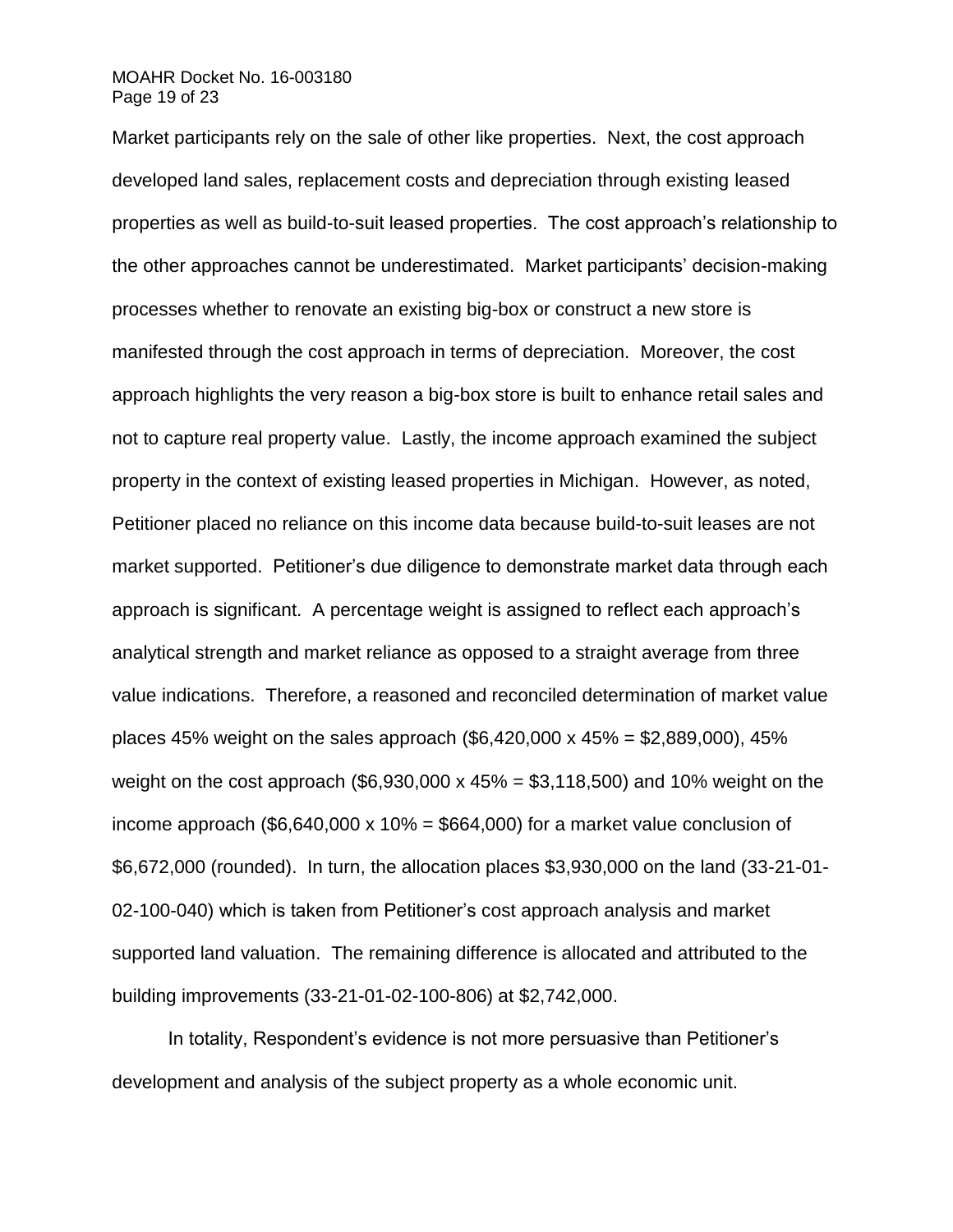Petitioner's citation to *Great Lakes Div of Nat Steel Corp v City of Ecorse*, 227 Mich App

379, 408; 576 NW2d 667, 680-81 (1998) is applicable and relevant to this tax appeal

matter and is consistent with professional valuation standards.

Standard Rule 1-4(e) When analyzing the assemblage of the various estates or component parts of a property, an appraiser must analyze the effect on value, if any, of the assemblage. An appraiser must refrain from valuing the whole solely by adding together the individual values of the various estates or component parts.<sup>78</sup>

Valuation practice and theory does not subscribe to the notion that parts/pieces should

be appraised separately then aggregated for a total determination of value. Rather, two

harmonious parts recognized by the market as the full vestige of land and

improvements is valued in this tax appeal context. The market decides the fate of a

property not the valuation expert. The promulgation of the General Property Tax Act

sets the threshold at the "usual selling price" for real property tax appeals without regard

to a piecemeal valuation. As further reference to the *undivided fee rule*,

"The unit rule requires valuing property as a whole rather than by the sum of the values of the various interests into which it may have been carved, such as lessor and lessee, life tenant and remainderman, etc. This is an application of the principle that it is the property, not the various titles, which is being taken. Because the various estates in the property must be disregarded in the valuation process, they must also be discarded in estimating the property's highest and best use."79

The *unit value* is defined as "The market value of the whole reduced to a value per unit

of measurement."<sup>80</sup> In similar fashion, other valuation assignments acknowledge this

concept. This definition coincides with the definition of *unit rule:*

<sup>78</sup> The Appraisal Foundation *Uniform Standards of Professional Appraisal Practice* (Washington D.C., 2018-2019 Edition), p 18.

<sup>79</sup> Appraisal Institute, *Real Estate Valuation in Litigation* (Chicago, 1995), pp 127-128 with additional reference to *multiple estates* at pp 53-54.

<sup>80</sup> Appraisal Institute, *The Dictionary of Real Estate Appraisal* (Chicago: 6th ed, 2015), p 240.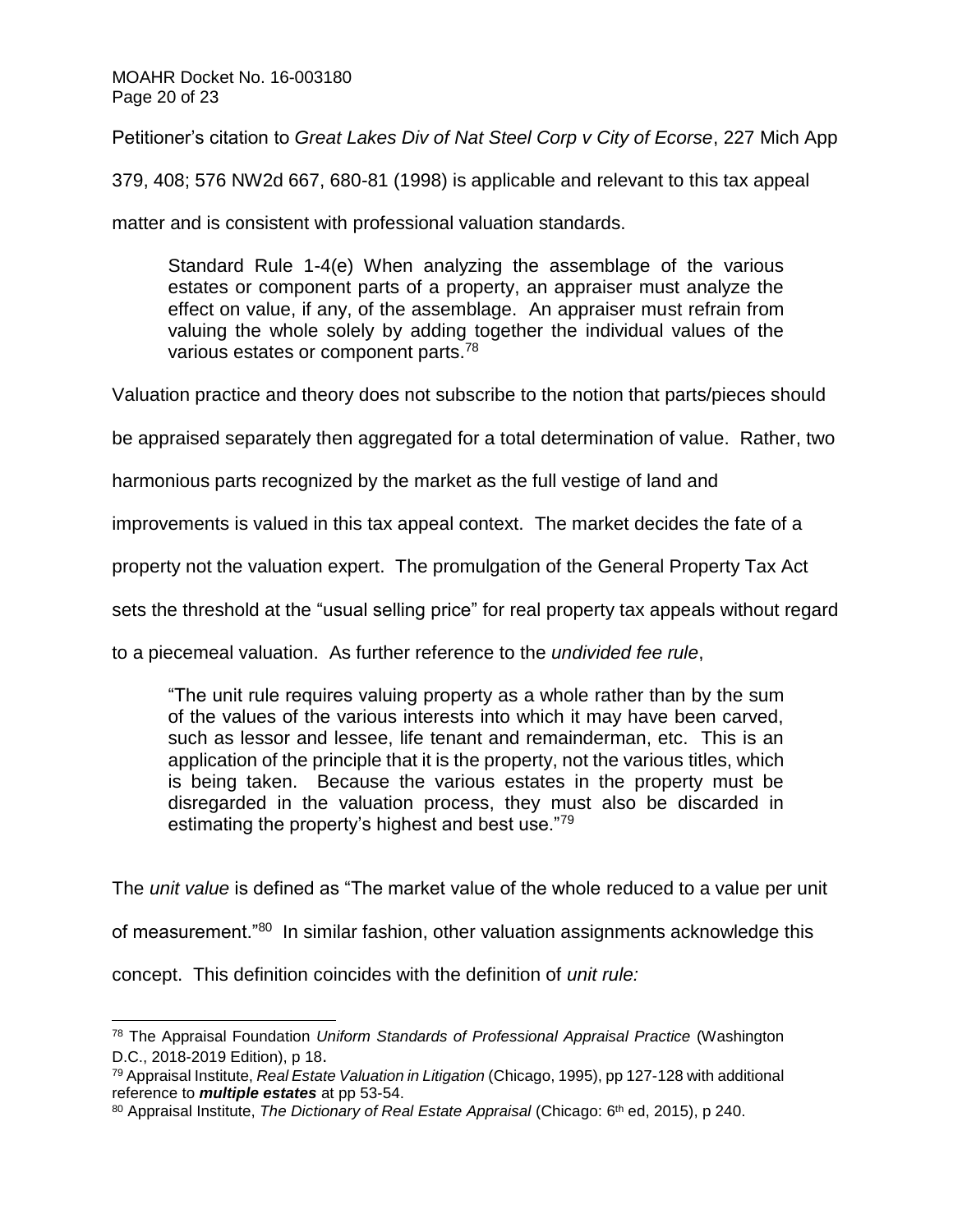In condemnation appraisal, a valuation rule with two aspects, the first dealing with ownership interests and the second dealing with physical components. The first aspect of the rule, also referred to as the undivided fee rule, requires that property be valued as a whole rather than by the sum of the values of the various interests into which it may have been carved (such as lessor and lessee, life tenant and remainderman, and mortgagor and mortgagee, etc.). This is an application of the principle that it is the property, not the interests, that is being acquired. The second aspect of the rule is that different physical elements or components of a tract of land (such as the value of timber and the value of minerals on the same land) are not to be separately valued and added together.<sup>81</sup>

Lastly, the definition of *undivided fee rule* further solidifies the valuation of the whole economic unit:

In condemnation appraisal, a rule that states that the property is to be valued as if the title were held by a single entity, even if the real property is divided into more than one estate owned by more than one individual or entity.<sup>82</sup>

The noted valuation treatises give support and validation for the usual selling price for the subject as an economic whole under market value and value in exchange.

## **JUDGMENT**

IT IS ORDERED that the property's state equalized and taxable values for the tax year(s) at issue are MODIFIED as set forth in the Introduction section of this Final Opinion and Judgment.

IT IS FURTHER ORDERED that the officer charged with maintaining the assessment rolls for the tax years at issue shall correct or cause the assessment rolls to be corrected to reflect the property's true cash and taxable values as finally shown in this Final Opinion and Judgment within 20 days of the entry of the Final Opinion and Judgment, subject to the processes of equalization. See MCL 205.755. To the extent that the final level of assessment for a given year has not yet been determined and published, the assessment rolls shall be corrected once the final level is published or becomes known.

<sup>81</sup> *Id*, p 239.

<sup>82</sup> *Id,* p 238.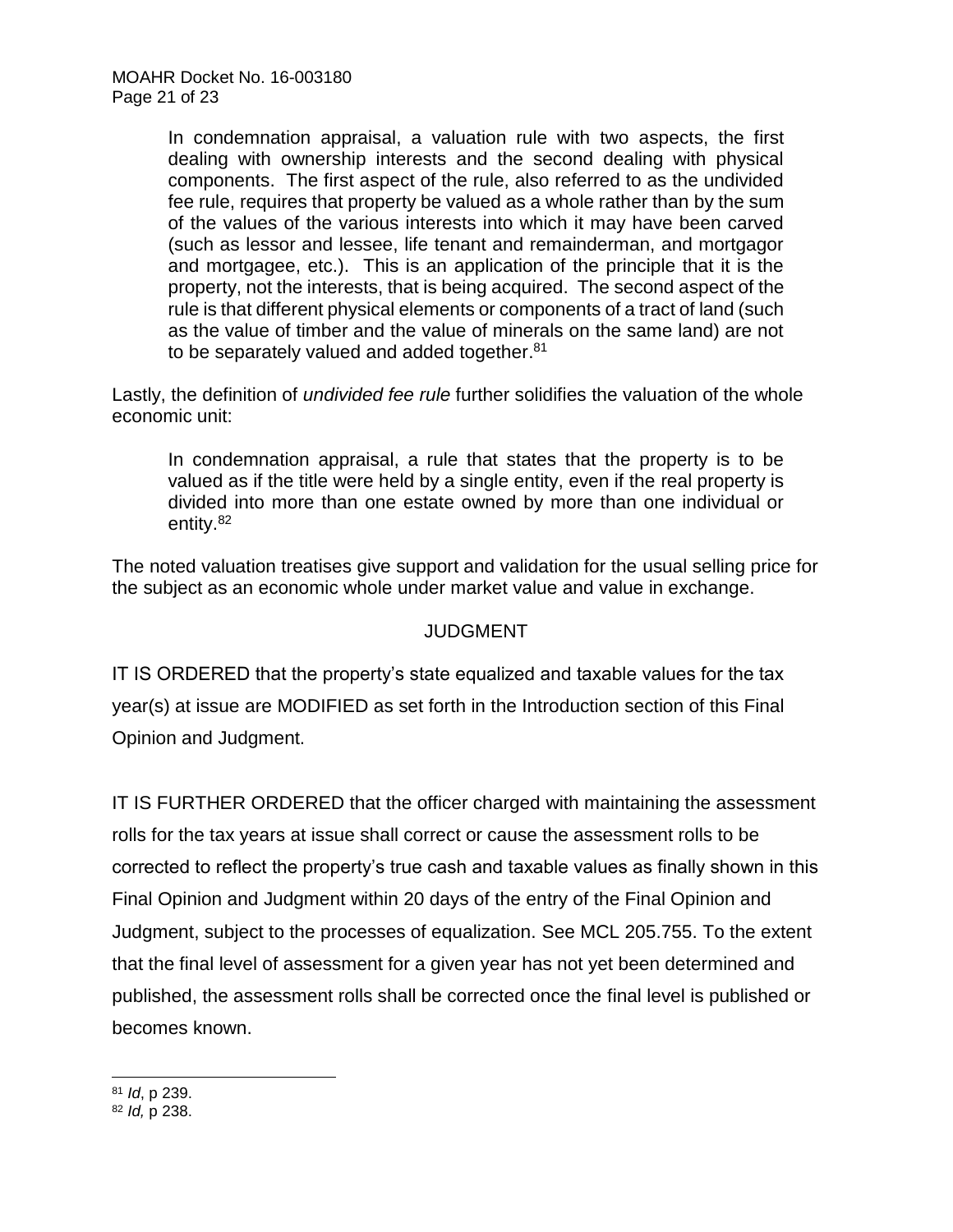IT IS FURTHER ORDERED that the officer charged with collecting or refunding the affected taxes shall collect taxes and any applicable interest or issue a refund as required by the Consent Judgment within 28 days of the entry of the Consent Judgment. If a refund is warranted, it shall, unless otherwise indicated, include a proportionate share of any property tax administration fees paid and of penalty and interest paid on delinquent taxes. The refund shall also, unless otherwise indicated, separately indicate the amount of the taxes, fees, penalties, and interest being refunded. A sum determined by the Tribunal to have been unlawfully paid shall, unless otherwise indicated, bear interest from the date of payment to the date of judgment and the judgment shall bear interest to the date of its payment. A sum determined by the Tribunal to have been underpaid shall not bear interest for any time period prior to 28 days after the issuance of this Consent Judgment. Pursuant to MCL 205.737, interest shall accrue (i) after December 31, 2009, at the rate of 1.23% for calendar year 2010, (ii) after December 31, 2010, at the rate of 1.12% for calendar year 2011, (iii) after December 31, 2011, through June 30, 2012, at the rate of 1.09%, (iv) after June 30, 2012, through June 30, 2016, at the rate of 4.25%, (v) after June 30, 2016, through December 31, 2016, at the rate of 4.40%, (vi) after December 31, 2016, through June 30, 2017, at the rate of 4.50%, (vii) after June 30, 2017, through December 31, 2017, at the rate of 4.70%, (viii) after December 31, 2017, through June 30, 2018, at the rate of 5.15%, (ix) after June 30, 2018, through December 31, 2018, at the rate of 5.41%, (x) after December 31, 2018 through June 30, 2019, at the rate of 5.9%, and (xi) after June 30, 2019 through December 31, 2019, at the rate of 6.39%.

This Final Opinion and Judgment resolves all pending claims in this matter and closes this case.

## APPEAL RIGHTS

If you disagree with the final decision in this case, you may file a motion for reconsideration with the Tribunal or a claim of appeal with the Michigan Court of Appeals.